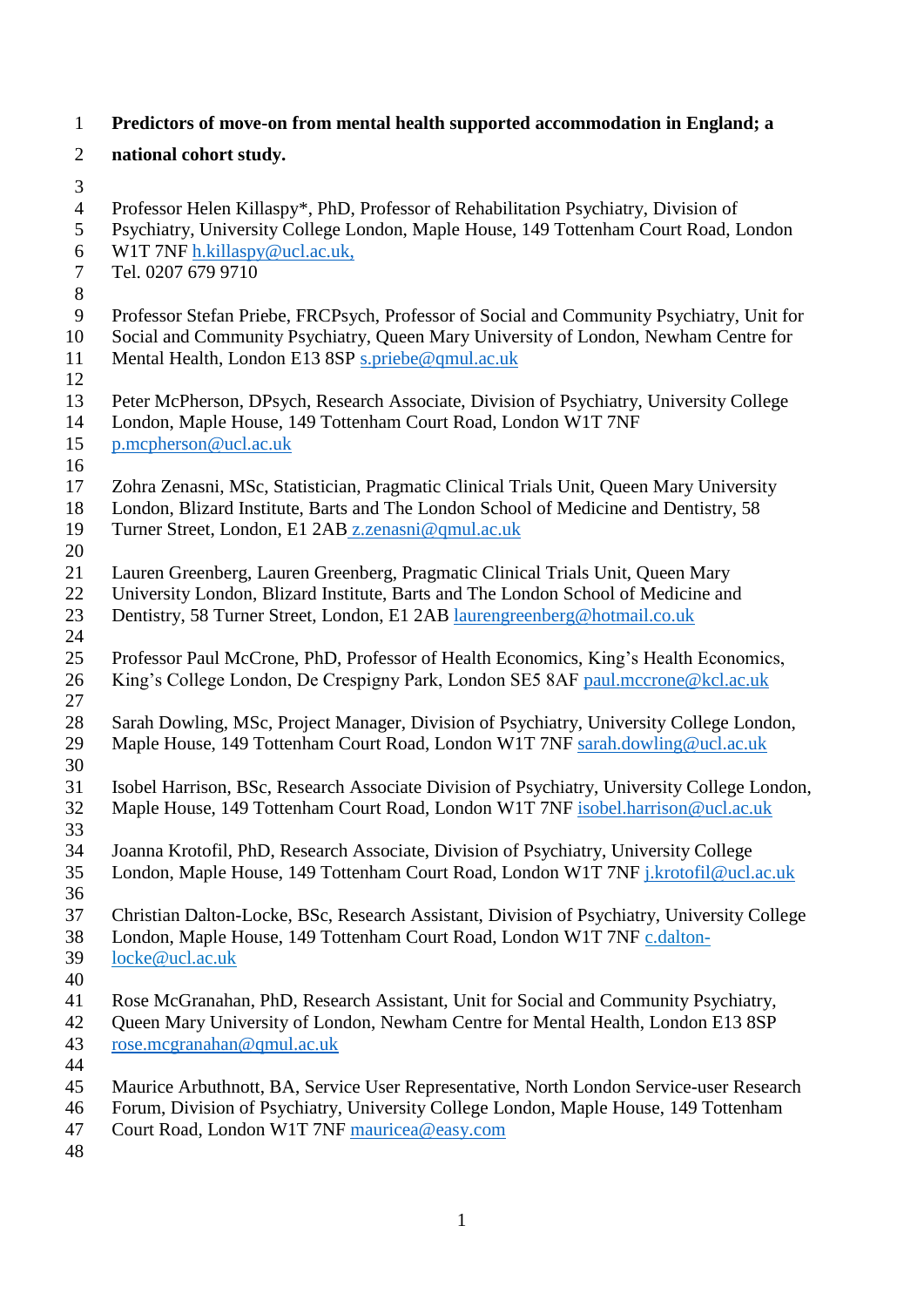- Professor Sarah Curtis, DPhil, Professor Emerita, Department of Geography, Durham
- University, South Road, Durham DH1 3LE [S.E.Curtis@durham.ac.uk](mailto:S.E.Curtis@durham.ac.uk)
- Professor Gerard Leavey, PhD, Bamford Centre for Mental Health & Wellbeing, University
- of Ulster, Northland Road, Derry, Londonderry, Northern Ireland BT48 7JL
- [g.leavey@ulster.ac.uk](mailto:g.leavey@ulster.ac.uk)
- 
- Professor Geoff Shepherd, PhD, Senior Policy Adviser, Centre for Mental Health, Maya
- House, 134-138 Borough High St, London SE1 1LB
- [Geoff.Shepherd@centreformentalhealth.org.uk](mailto:Geoff.Shepherd@centreformentalhealth.org.uk)
- 
- Professor Sandra Eldridge, PhD, Professor of Biostatistics, Pragmatic Clinical Trials Unit,
- Queen Mary University London, Blizard Institute, Barts and The London School of Medicine
- and Dentistry, 58 Turner Street, London, E1 2AB [s.eldridge@qmul.ac.uk](mailto:s.eldridge@qmul.ac.uk)
- Professor Michael King, PhD, Professorial Research Associate, Division of Psychiatry,
- University College London, Maple House, 149 Tottenham Court Road, London W1T 7NF
- [michael.king@ucl.ac.uk](mailto:michael.king@ucl.ac.uk)
- 
- \*Corresponding author
- 
-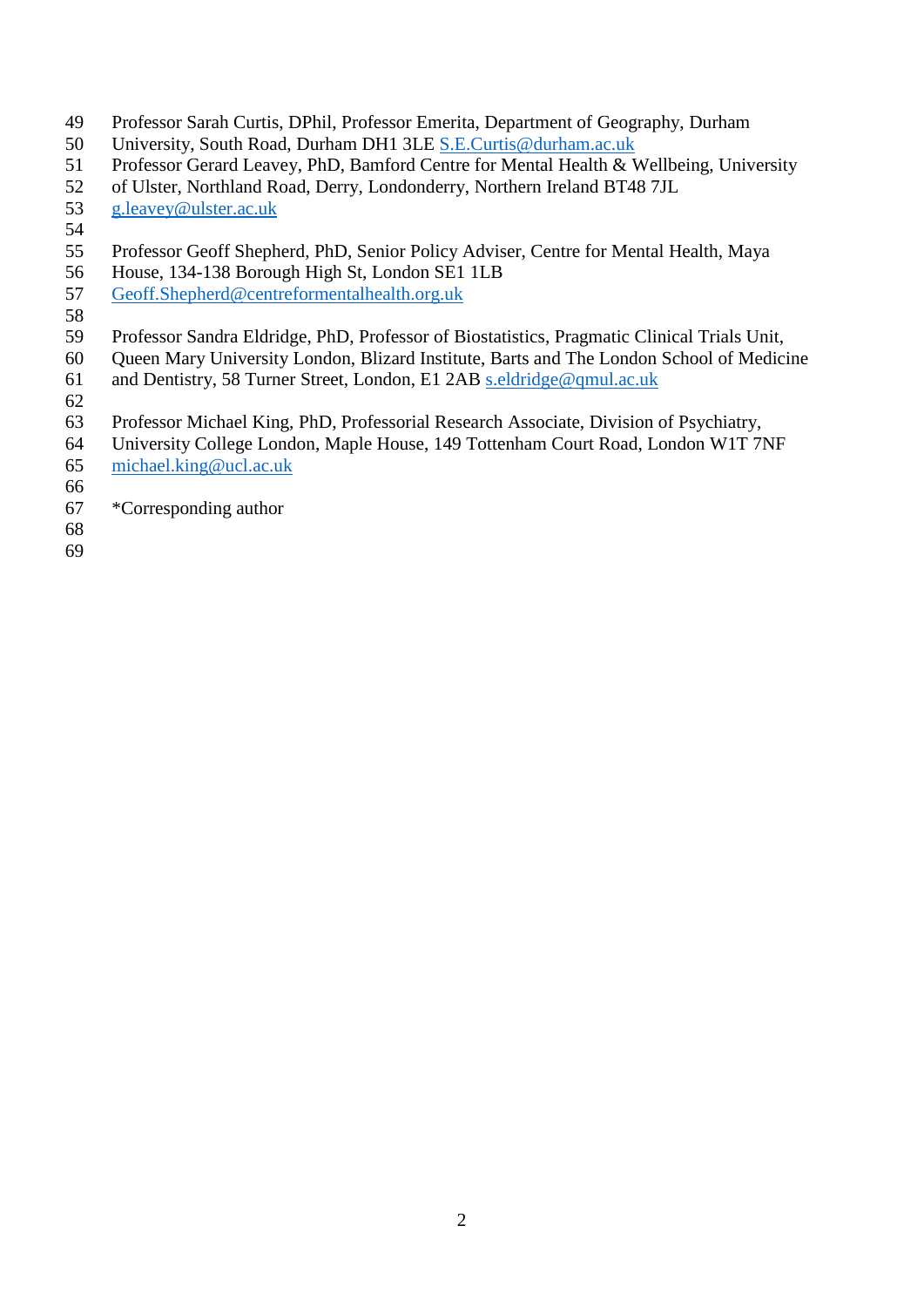## **Declaration of interests**

HK, SP, MK, SE, PMcC, MA, SC, GL and GS report a grant from National Institute of

- Health Research during the conduct of the study. ZZ, SD, IH, JK, PMcP, CD-L and RMcG
- report having no conflicts to disclose.
- 

# **Funding**

- The study was funded by the National Institute of Health Research (RP-PG-0610-10097).
- The funders had no role in the collection, analysis or interpretation of data, in the writing of
- the manuscript or the decision to submit for publication. The views expressed are those of the
- authors and not necessarily those of the NHS, the NIHR or the Department of Health.
- 

# **Acknowledgements**

- 82 We thank our funders (National Institute of Health Research), the fund holders (Camden and
- Islington NHS Foundation Trust), members of our service-user reference group (Katherine
- 84 Barrett, James Bennett and Gavin McCabe) and the participants at each site for their support.
- 

# **Author contribution**

- HK, SP, MK, SE, PMcC, MA, SC, GL and GS conceived and designed the study. SD, IH,
- JK, PMcP, CD-L and RMcG collected and collated the data which were analysed by LG and
- ZZ with supervision from SE. PMcC carried out the health economic analysis. All authors
- were involved in the interpretation of the data. HK drafted the article which was reviewed
- and revised by all authors. All authors approved the final version of the manuscript and
- agreed their accountability in ensuring that any questions related to the accuracy or integrity
- of any part of the work were appropriately investigated and resolved.
- 

# **Data availability**

All data supporting our findings will be shared on request made to the corresponding author.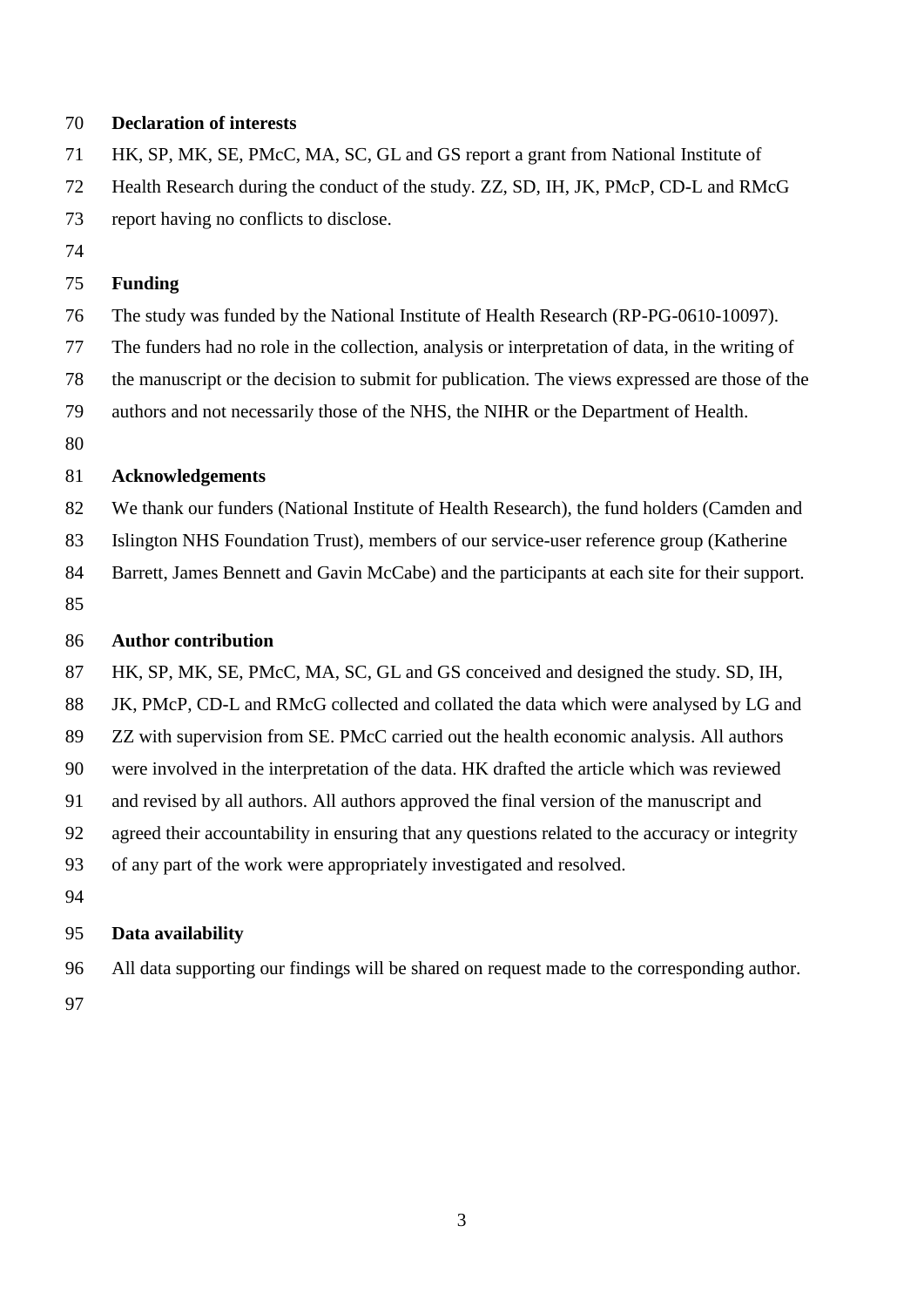| 98  | <b>Abstract</b>                                                                               |
|-----|-----------------------------------------------------------------------------------------------|
| 99  | <b>Background</b>                                                                             |
| 100 | Around 60,000 people in England live in mental health supported accommodation. There are      |
| 101 | three main types; residential care (RC), supported housing (SH), and floating outreach (FO).  |
| 102 | Both SH and FO aim to support service-users to move on to more independent                    |
| 103 | accommodation within two years, but there has been little research investigating their        |
| 104 | effectiveness.                                                                                |
| 105 |                                                                                               |
| 106 | <b>Aims</b>                                                                                   |
| 107 | To conduct a 30-month prospective cohort study investigating outcomes for users of mental     |
| 108 | health supported accommodation across England.                                                |
| 109 |                                                                                               |
| 110 | <b>Methods</b>                                                                                |
| 111 | We used random sampling, that accounted for geographical variation in factors relevant to     |
| 112 | mental health supported accommodation, to recruit 87 services (22 RC, 35 SH and 30 FO)        |
| 113 | and 619 service-users (RC=159; SH=251; FO=209) across England. We contacted services          |
| 114 | every three months to investigate the proportion of service-users who moved on to more        |
| 115 | independent accommodation successfully. Multilevel modelling was used to estimate how         |
| 116 | much of the variation in outcome and costs of care was due to service type and quality, after |
| 117 | accounting for service-user characteristics.                                                  |
| 118 |                                                                                               |
| 119 | <b>Results</b>                                                                                |
| 120 | Overall, 243/586 (41.5%) participants achieved successful move-on (RC 15/146 [10.3%], SH      |
| 121 | 96/244 [39.3%], FO 132/196 [67.3%]). This was most likely for FO service-users (vs RC,        |
| 122 | OR=7.96 [95% CI 2.92-21.69, p<0.001]; vs SH, OR=2.74 [95% CI 1.01-7.41, p<0.001]) and         |
| 123 | associated with reduced costs of care and two aspects of service quality; promotion of human  |
| 124 | rights and recovery based practice.                                                           |
| 125 |                                                                                               |
| 126 | <b>Conclusions</b>                                                                            |
| 127 | Most people do not move-on from supported accommodation within the expected timeframe.        |
| 128 | Greater focus on human rights and recovery based practice may increase the clinical and cost- |
| 129 | effectiveness of these services.                                                              |
| 130 |                                                                                               |
| 131 |                                                                                               |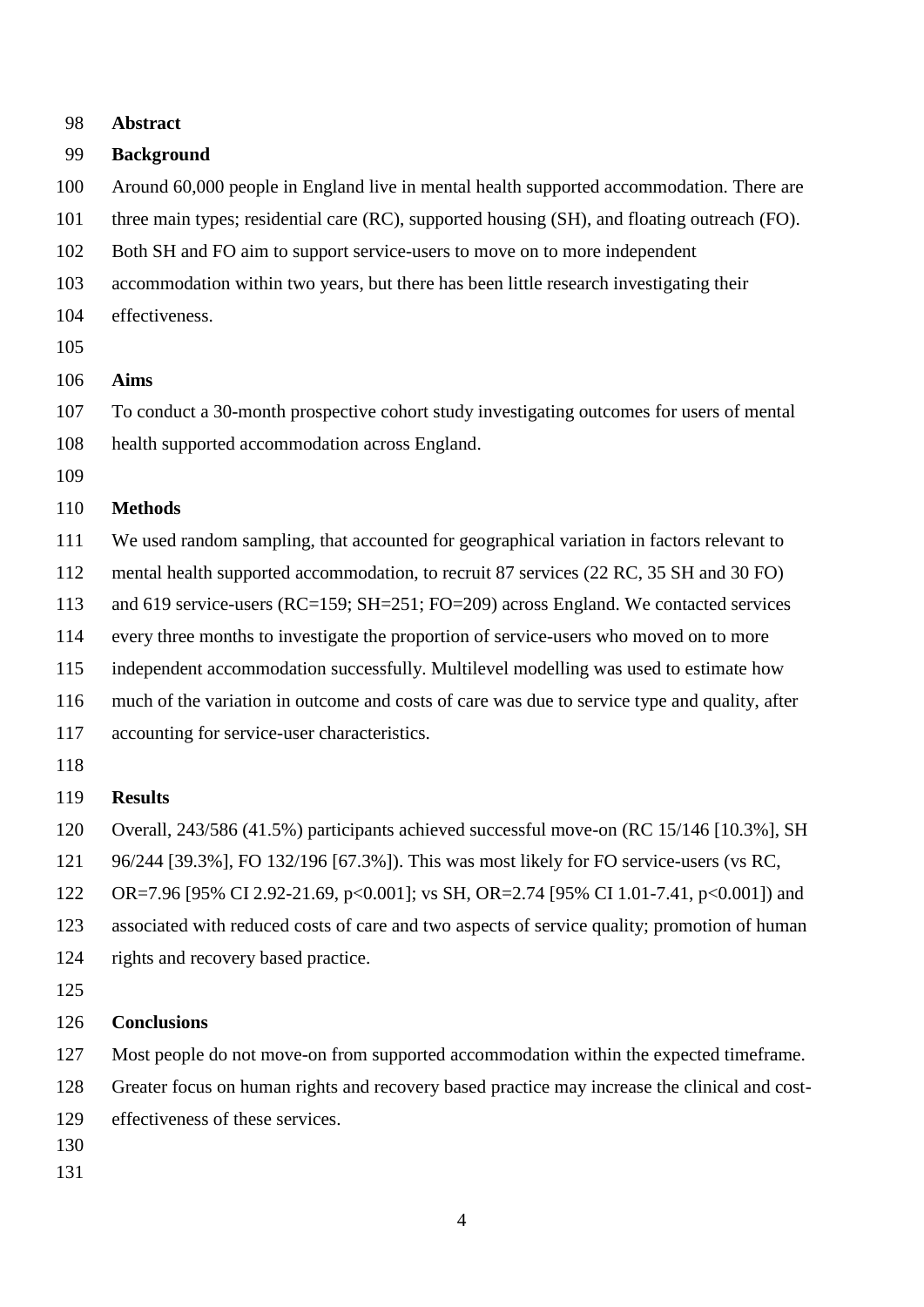#### **Introduction**

30-months?

 Supported accommodation is a key component of the 'whole system care pathway' for people 134 with complex, longer term mental health problems<sup>1,2</sup> serving around 60,000 people in England. Despite the substantial costs of providing these services, there is a dearth of empirical research evaluating their effectiveness. The most recent Cochrane Review in the field (updated 2010), identified no relevant randomised controlled trials of adequate 138 . quality<sup>3,4</sup>. A recent trial in Canada showed benefits in housing stability for recipients of an outreach model targeting homeless people, but well conducted studies of other models are 140 rare<sup>5,6</sup>. The QuEST study (Quality and Effectiveness of Supported Tenancies for people with mental health problems) was the first research programme to investigate the effectiveness of mental health supported accommodation services in England [\(www.ucl.ac.uk/quest\)](http://www.ucl.ac.uk/quest). It 143 comprised: adaptation of a quality assessment tool<sup>7</sup>; a national survey <sup>8</sup>; a cohort study investigating longer-term outcomes; a qualitative investigation of staff and service-user 145 experiences<sup>9</sup>; a feasibility randomised trial comparing the effectiveness of two service types. This paper reports on the cohort study. Our national survey described the three main types of mental health supported accommodation in England; residential care, supported housing, and 148 floating outreach<sup>8</sup>. Residential care (RC) homes comprise communal facilities, staffed 24 hours, where day to day needs are provided (e.g. meals, supervision of medication and cleaning) and placements are not time limited. Supported housing (SH) is provided in shared or individual self-contained, time-limited tenancies with staff based on-site up to 24 hours a day who assist the person to gain skills to move on to less supported accommodation. Floating outreach (FO) services provide support to people living in time-unlimited, self- contained, individual tenancies. Staff are based off-site and visit for a few hours per week, providing practical and emotional support, with the aim of reducing support over time to zero. Staff are not mental health professionals but usually undertake relevant training (e.g. National Vocational Qualifications). In England, individuals often move from higher to lower supported accommodation every few years as their skills improve, with the goal of managing an independent tenancy. The aim of the cohort study was to assess the proportion of people who successfully moved on to more independent accommodation over 30-months, and to identify service and service-user factors (including costs) associated with this. Our specific research questions were: 1) What proportion moved on to more independent accommodation and sustained it for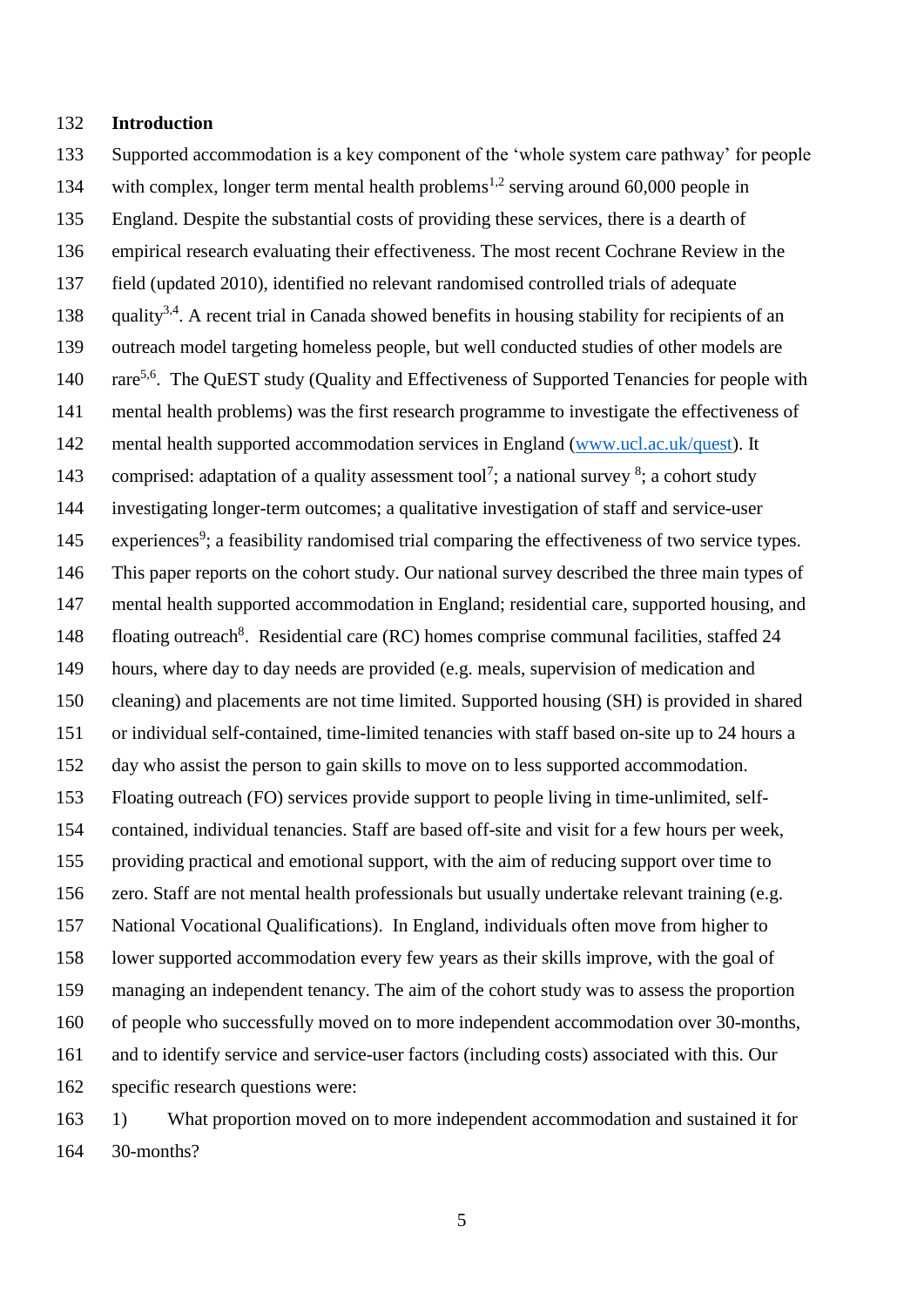2) How much of the variation in outcome was due to service type and service quality, before and after accounting for service-user characteristics (age, sex, diagnosis, length of stay, morbidity)?

### **Methods**

 The study was approved by Harrow Research Ethics Committee (reference 12/LO/2009). The full protocol for the study is available on the corresponding author's institution's website [\(www.ucl.ac.uk/quest/protocol\)](http://www.ucl.ac.uk/quest/protocol). The cohort comprised all service-users participating in the national survey component of the QuEST programme. Full details of the sample size 174 calculation, sampling and recruitment are described elsewhere<sup>8</sup>. In brief, between October 2013 and October 2014, we recruited 619 users of mental health supported accommodation across England (159 RC, 251 SH, 209 FO), randomly sampled from 87 services (22 RC, 24 177 SH, 25 FO). These services were randomly sampled from 14 nationally representative Local 178 Authority areas using an index developed by Priebe et  $al^{10}$  that includes characteristics relevant to mental health supported accommodation (e.g. mental health morbidity, social deprivation, provision of community mental health care, housing demand). A mean seven service users were recruited per service. Written informed consent was obtained from all participants. The sample size was calculated to estimate the difference in proportion of people moving on from each of the three types of supported accommodation 30 months after recruitment to within 5%. Recruitment took place from 1st October 2013 to 31st October

2014.

187 The sample is fully described elsewhere<sup>8</sup>. In summary, users of RC and SH had more severe mental health problems than users of FO (primary diagnosis of psychosis; 83% RC, 72% SH; 52% FO) and those in RC had the highest needs and longest contact with mental health services (mean [range] years RC 23 [15-33]; SH 11 [5-20]; FO 15 [8-24]). Over half of all users were considered at risk of self-neglect (72% RC, 52% SH, 50% FO) and over a third vulnerable to exploitation (41% RC, 37% SH, 36% FO). At recruitment, each service's quality was assessed using the Quality Indicator for Rehabilitative Care - Supported Accommodation (QuIRC-SA) which rates seven domains: Living Environment; Therapeutic Environment; Treatments and Interventions; Self-management and Autonomy; Social 196 Interface; Human Rights; Recovery-Based Practice<sup>7</sup>. Data on service-user participants were collected from key staff as follows: clinical and risk history; challenging behaviours - Special 198 Problems Rating Scale (SPRS)<sup>11;</sup> needs - Camberwell Assessment of Needs Short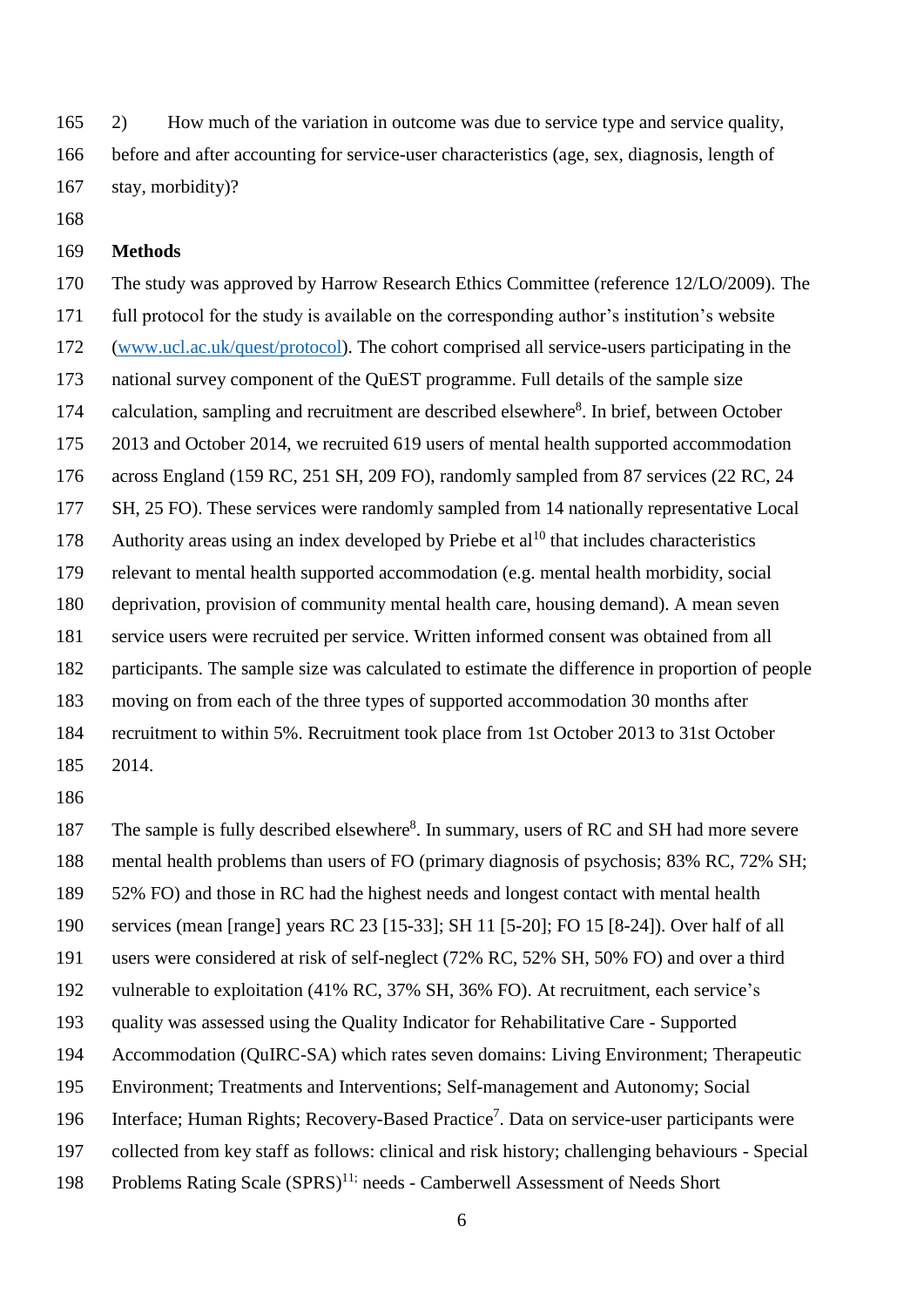| 199 | Assessment Scale (CANSAS) <sup>12;</sup> substance use - Clinician Alcohol and Drug Scale (CADS) <sup>13;</sup> |
|-----|-----------------------------------------------------------------------------------------------------------------|
| 200 | social functioning - Life Skills Profile (LSP) <sup>14</sup> . Sociodemographic details were collected from     |
| 201 | service-user participants along with ratings of their: quality of life - Manchester Short                       |
| 202 | Assessment of Quality of Life (MANSA) <sup>15;</sup> autonomy - Resident Choice Scale (RCS) <sup>16</sup> ; and |
| 203 | satisfaction with services - the Client Assessment of Treatment Scale <sup>17</sup> .                           |
| 204 |                                                                                                                 |
| 205 | The primary outcome, 'successful move-on' was defined as the proportion of participants                         |
| 206 | who moved to more independent accommodation without placement breakdown over the 30-                            |
| 207 | month follow-up period. Since FO is provided to people living in a permanent tenancy, the                       |
| 208 | primary outcome for this group was defined as managing with fewer hours of support per                          |
| 209 | week rather than moving home.                                                                                   |
| 210 |                                                                                                                 |
| 211 | We also investigated a secondary outcome, defined as the proportion who sustained move-on                       |
| 212 | to more independent accommodation for 30-months, without hospital admission/s (an indirect                      |
| 213 | marker of community tenure).                                                                                    |
| 214 |                                                                                                                 |
| 215 | Data collection                                                                                                 |
| 216 | During follow-up, the researchers contacted services every three months to monitor                              |
| 217 | participants' moves to other accommodation and hospital admissions. For any that moved to                       |
| 218 | another supported accommodation, staff contact details at the new service were obtained. If                     |
| 219 | the service-user moved on to fully independent accommodation, with no supported                                 |
| 220 | accommodation staff involvement, their care co-ordinator (where applicable) was contacted                       |
| 221 | for ongoing monitoring.                                                                                         |
| 222 |                                                                                                                 |
| 223 | At 30-month follow-up, the researchers completed telephone interviews with supported                            |
| 224 | accommodation staff or care co-ordinators and corroborated details of any moves or hospital                     |

admissions, including the length of time in each accommodation and/or admission, during the

- 30-months. An overall assessment of the primary and secondary outcomes was made from
- this information. If a relevant staff member could not be identified (e.g. if the service-user
- had moved to a fully independent tenancy and been discharged from mental health services),
- NHS case records were accessed to collect outcome data on move-on. Case notes of all
- participants were reviewed to clarify the number and length (in days) of any hospital
- admissions.
-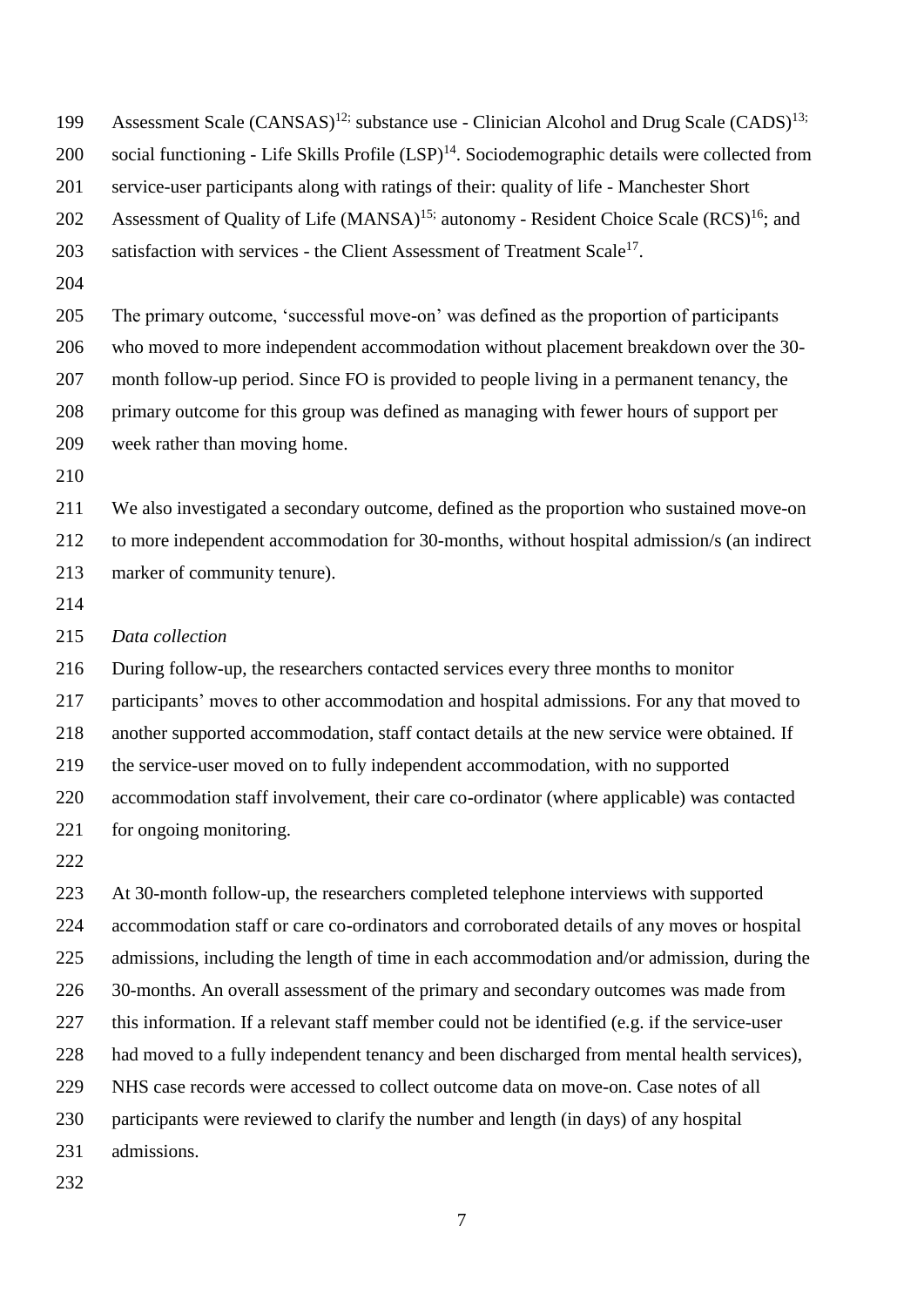- To estimate service use costs, information was collected from staff using a short version of
- 234 the Client Service Receipt Inventory<sup>18</sup> on the frequency of the service-user's contact with
- specific professionals in the previous three months and whether contacts were one-to-one or
- in groups. It was assumed that group sessions involved four participants on average. Total
- inpatient days during the whole 30-month follow-up were collected as described above. Other
- costs (based on the previous three months) were not extrapolated across the 30-month period.
- 

#### *Data Analysis*

- Data were entered into a bespoke database. Data checks were completed on all records,
- comparing collected and entered data. After cleaning, data were transferred to Stata statistical
- 243 software for analysis. Descriptive analyses were conducted for all variables.
- 

### *Primary outcome*

 For the primary outcome (successful move-on), a logistic mixed effects model was fitted using xtmelogit, with a random intercept for service and a fixed effect for area as this was used in the sampling frame as a design variable. Univariate analysis was used to identify 249 service and service-user variables with a significant association  $(p<10%)$  with the primary outcome. The QuIRC-SA Therapeutic Environment domain score was not included in the analysis because this domain and the Recovery Based Practice QuIRC-SA domain were very 252 highly correlated (Spearman's rho = 0.87) and the variance inflation factor (VIF) exceeded 10. We chose to remove this domain as the Recovery Based Practice domain score had previously been shown to predict successful discharge from inpatient rehabilitation services<sup>21</sup>. The QuIRC-SA domains included in the univariable analysis were therefore restricted to Treatments & Interventions, Self-Management & Autonomy, Social Interface, Human Rights and Recovery Based Practice. Living Environment was excluded as it does not apply to FO services. The following service-user variables were included in the univariable analysis: socio-demographic characteristics (age, sex), diagnosis (non-psychotic vs. psychotic disorder), length of stay with supported accommodation service, social functioning (LSP), total unmet needs (CANSAS), substance misuse (CADs), challenging behaviours (SPRS), risk of self-neglect and/or vulnerability to exploitation, risk to others, risk of self-harm. 

#### *Sensitivity analyses*

 In order to address factors that may have influenced our primary outcome, the following sensitivity analyses were conducted: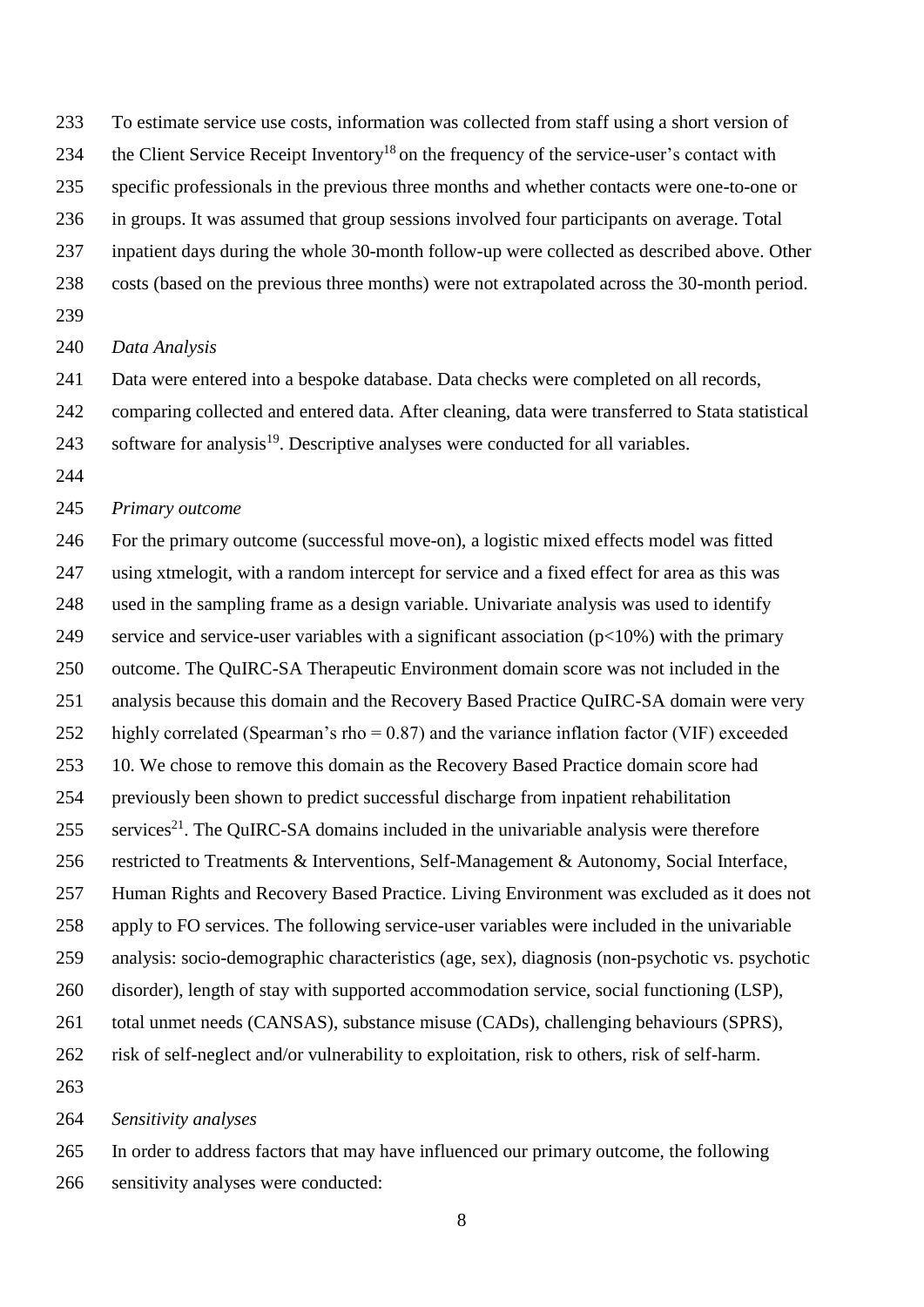- We calculated propensity scores from the following variables: social function (Life Skills Profile score) at recruitment; age; diagnosis of psychosis/no-psychosis; a composite risk variable (vulnerability to risk of exploitation +/- risk to others +/- self- harm in the last two years). We used inverse probability of treatment weighting based on these propensity scores to create a synthetic sample in which covariates were balanced between intervention and treatment groups, thus mimicking a trial 273 bopulation, and enabling us to estimate an Average Treatment Effect  $(ATE)^{20}$  freer of bias due to confounding. Excluding participants who did not have a diagnosis of psychosis. Replacing the geographical area variable with the geographic area sampling index score<sup>10</sup>. Only categorising FO service-users as having a positive outcome if the number of hours per week of support had reduced by at least 50% since recruitment. 280 • Comparing service-users who had been in the supported accommodation for less than nine months at recruitment with those who had been there for over nine months. *Secondary outcome* A logistic mixed effects model was fitted using *xtmelogit*, with a random intercept for service and a fixed effect for area to assess the secondary outcome by service type. *Costs of care* Care costs at 30-month follow-up were compared between the original service settings. This used a mixed-effects model with service settings entered as the main independent variables and adjustment made for background characteristics. These were socio-demographic characteristics (age, sex), diagnosis (non-psychotic vs. psychotic disorder), and whether there were problems with alcohol or drug use. Cost data are usually skewed but mean costs are still relevant in economic evaluations and the sample size was large enough to produce robust results. The association between primary outcome and costs was investigated in two ways. First, costs were compared for each service type for those who did and did not achieve the primary outcome. Second, multilevel models were used to investigate the relationship between costs
- and the primary outcome. We expected that movement to less supported accommodation
	-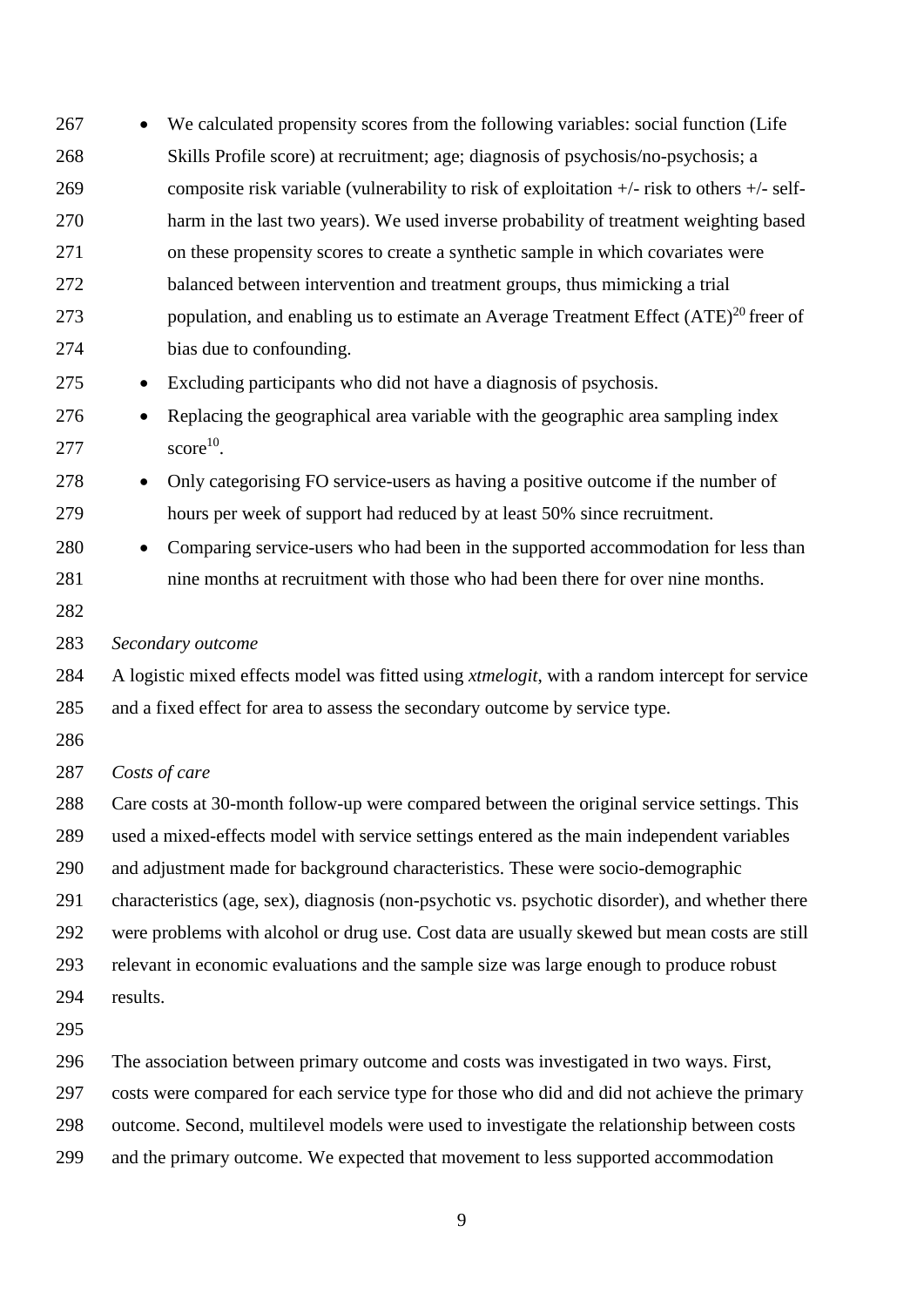- would have lower costs and the model was therefore adjusted for participant characteristics to
- quantify the impact more precisely. The variables included are as listed above.
- 

#### **Results**

- Participant flows in the cohort are shown in supplementary Figure 1 available at <hyperlink>.
- After accounting for withdrawals (*n*=7) and deaths (*n*=26), we followed 586/619 (95%)
- participants over 30-months (RC=146; SH=244; FO=196). There were very little missing
- primary or secondary outcome data.
- 
- *Descriptive data*
- Participants' hospital admissions and risk incidents over 30-months by service type are
- shown in Table 1, along with the number (%) ready for move-on but awaiting a suitable
- vacancy in a less supported service. Overall, 110/586 (18.8%) had a hospital admission
- during follow-up. Incidents of risk to others were highest amongst RC service-users (14.0%
- RC, 11.5% SH, 4.1% FO) and self-harm was most common amongst SH and FO service-
- users (4.2% RC, 17.3% SH, 14.8% FO). Around one third of SH service-users who had not
- moved on were considered by staff as ready to do so (8.5% RC, 30.5% SH, 6.9% FO).
- 
- *Table 1 about here*
- 
- *Primary outcome*
- Overall, 243/586 (41.5%) participants achieved successful move-on to less supported
- accommodation (RC 15/146 (10.3%), SH 96/244 (39.3%), FO 132/196 (67.3%). The odds
- ratio of achieving the primary outcome for users of FO vs RC was 7.96 (95% CI 2.92-21.69,
- p<0.001), for FO vs SH service-users 2.74 (95% CI 1.01-7.41, p<0.001) and for users of SH
- vs RC 2.90 (95% CI 1.05-8.04, p=0.04).
- 
- The multivariable analysis identified positive associations between the primary outcome and
- service quality, specifically the QuIRC-SA domain scores for Human Rights (OR 1.09, 95%
- CI 1.02-1.16, p=0.007) and, marginally, Recovery Based Practice (OR 1.04, 95% CI 1.00-
- 1.08, p=0.054) assessed at recruitment. The QuIRC-SA Social Interface domain score was
- negatively associated with the primary outcome (OR 0.95, 95% CI 0.91-0.98, p=0.001).
- Service-user total unmet needs, length of time in the supported accommodation service and a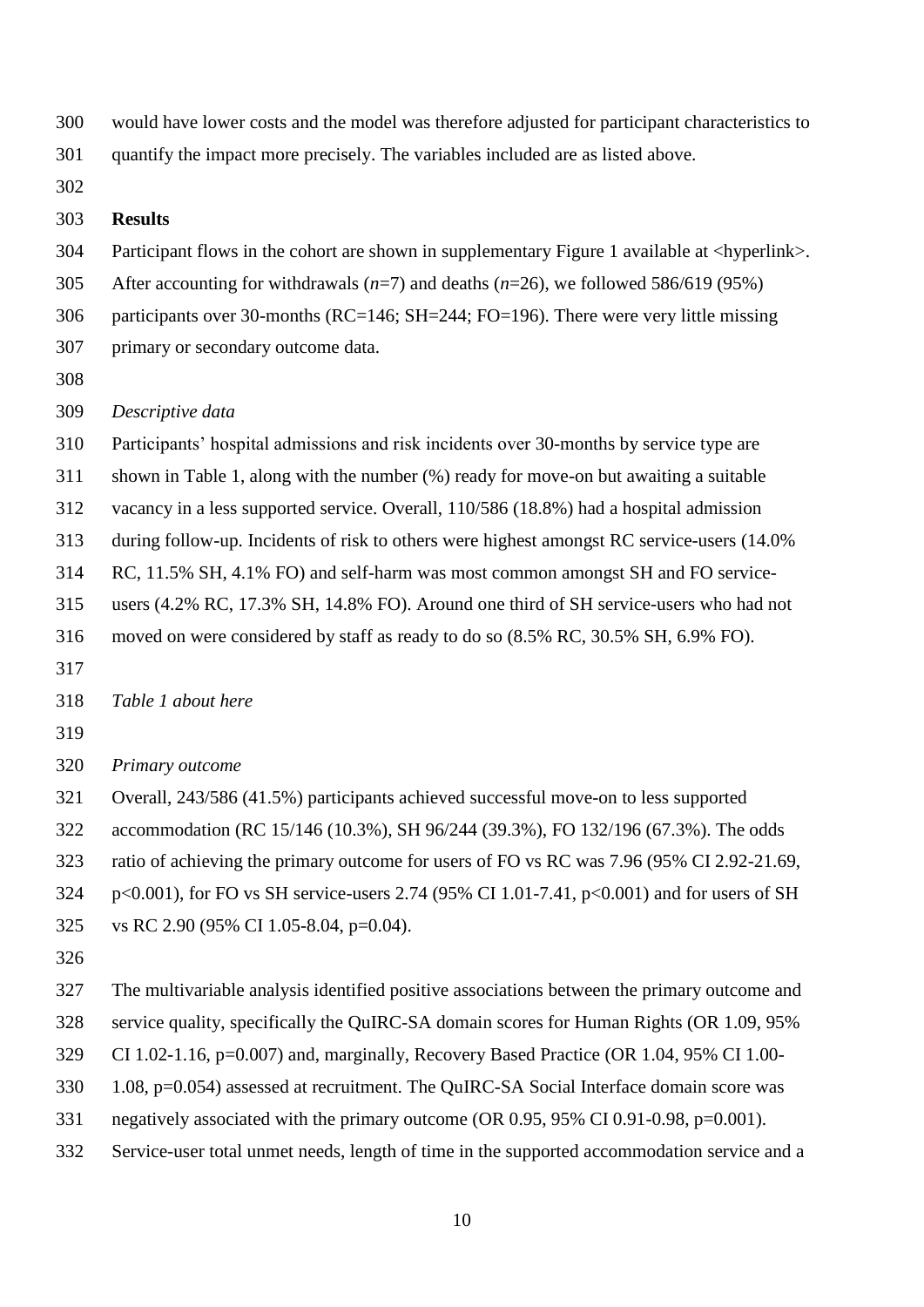- composite risk variable (vulnerability to exploitation +/- self-harm) at recruitment were also
- negatively associated with the primary outcome. See Table 2.
- 

*Table 2 about here*

*Sensitivity analyses*

- The results of the sensitivity analyses are shown in supplementary Table 1 available at
- 340 <hyperlink>. All showed a similar pattern of results to the main adjusted and unadjusted
- models.
- 
- *Secondary outcome*

 Few (17/243, 7%) individuals who moved on to less supported services had a subsequent admission during the 30-month follow-up (0/15 RC [0%], 12/96 SH [12.5%], 5/132 FO

[3.8%]). The odds ratios associated with the secondary outcome show a similar pattern to the

primary outcome results, with successful move-on and no subsequent admission being more

- likely for users of FO than SH (OR 1.65, 95% CI 0.97- 2.33, p<0.001) and RC (OR 3.15,
- 95% CI 2.28-4.02, p<0.001), and more likely for users of SH than RC (OR 1.65, 95% CI
- 350 0.97-2.33 p < 0.001).
- 

## *Costs of care*

 From the staff-reported service use information reported in Table 3 it can be seen that SH service-users were more likely to have had care co-ordinator contacts in the three-month period prior to the 30-month follow-up than users of RC or FO. Contacts with psychiatrists and other doctors were relatively common, although less so for FO service-users. Planned face-to-face and group contacts with supported accommodation staff were most likely for RC service-users. During the 30-month follow-up period, SH service-users were twice as likely as FO service-users to have a psychiatric admission. There was little difference in the proportions having inpatient stays due to physical health problems between the three service types and little difference in the intensity of service use amongst those in contact with services. The average number of planned face-to-face contacts with supported accommodation staff was highest for FO service-users. For those who had a psychiatric admission, the number of inpatient days over the 30-month period was highest for RC service-users.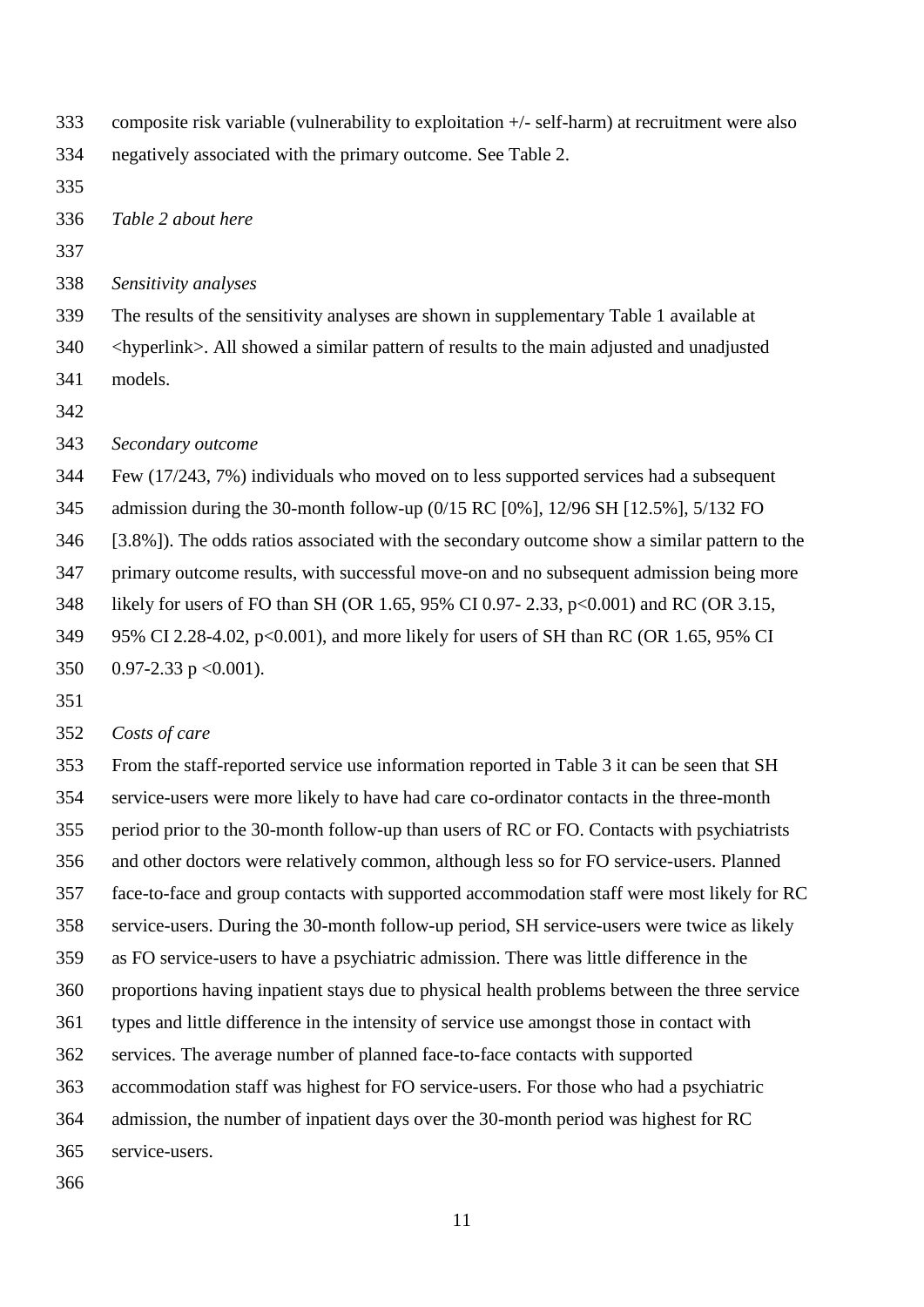#### *Table 3 about here*

 Table 3 also shows the costs of care. Excluding inpatient days, care costs over the previous 369 three months were around twice as high for RC service-users (£1434) compared to SH ( $\text{\textsterling}718$ ) and FO (£640), with the highest costs attributed to personal care, planned face-to-face contacts with supported accommodation staff, and contacts with a doctor other than the psychiatrist. The standard deviations were very high which is common for cost data, with interquartile ranges £298-1275 for RC, £213-884 for SH and £0-572 for FO. Amongst SH service-users, the highest costs were for planned face-to-face contacts with supported accommodation staff followed by contacts with care co-ordinators. Planned face-to-face contacts with supported accommodation staff was also the highest service cost for FO service-users. After controlling for demographic and clinical variables in the multi-level regression model, users of RC had costs that were on average £440 more than those for SH service-users (95% CI, -£245 to £1124) and £601 more than FO service-users (95% CI, -£54 to £1257) but these differences were not statistically significant.

 Psychiatric inpatient costs (assessed over the 30 month follow-up period) were similar for users of RC and SH and about twice that of FO service-users. After controlling for demographic and clinical variables, RC service-users' inpatient costs were on average £5214 more than for SH (95% CI, -£2844 to £13,272) and £7481 more than for FO service-users 385 (95% CI,  $-\text{\pounds}210$  to  $\text{\pounds}15,172$ ) but again, these differences were not statistically significant.

 Table 4 shows the costs for users of each of the three service types at 30-month follow-up for those who did and those who did not achieve the primary outcome. Unsurprisingly, costs were lower for those who moved to less supported services. In the unadjusted multilevel regression model, not including the costs of inpatient care, those who achieved the primary outcome had mean (SD) service costs at follow-up of £388 (£700) while those who did not had mean (SD) costs of £1214 (£2594). After adjustment, those who moved on to less supported services had costs that were on average £427 lower than those who did not (95% 393 CI,  $\pounds$ 43 to  $\pounds$ 811). The mean (SD) inpatient costs for those who achieved the primary outcome were £2713 (£10,062) and for those who did not £15,142 (£40,463). The adjusted multilevel model revealed that inpatient costs for those who moved on were £14,608 less than for those who did not (95% CI, £8593 to £20,624).

*Table 4 about here*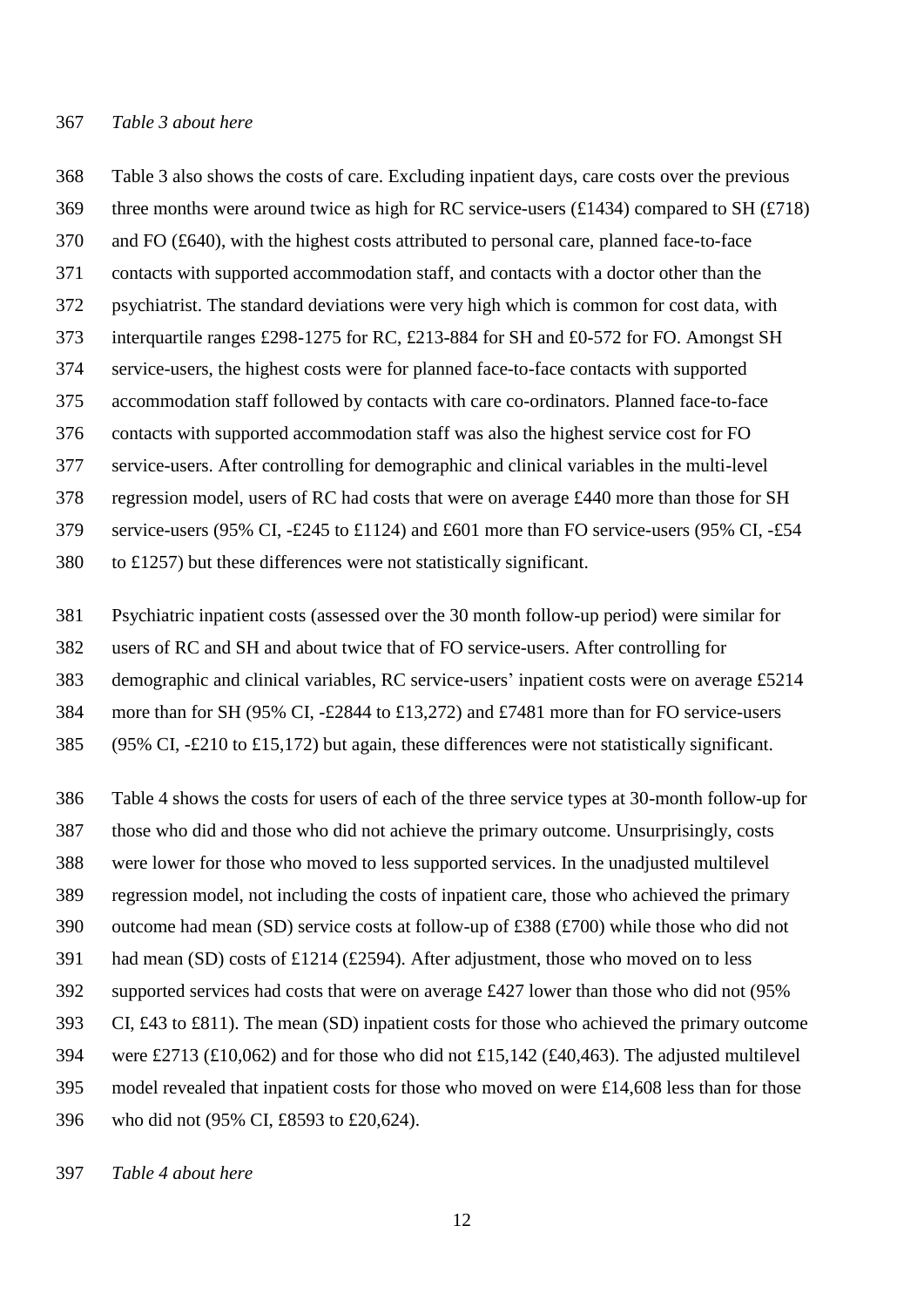#### **Discussion**

We conducted the first national cohort study investigating outcomes for users of mental

health supported accommodation in England. We achieved a high follow-up rate, collecting

primary outcome data on 95% of participants at 30-month follow-up, enabling robust

assessment of the proportion who successfully moved on from RC or SH to more

independent accommodation or, for those receiving FO services, were able to manage with

less support.

 In our primary outcome analysis, 42% of participants achieved move on (two-thirds of those receiving FO services, one third of those in SH and one in ten of those in RC), and very few

of those who moved on had a subsequent hospital admission (our secondary outcome). Our

sensitivity analyses supported the findings of our primary outcome analyses. In England,

most SH and FO services are contracted to work with individuals for around two years, in

keeping with the Government's 'short-term supported accommodation' model. Our results

show a clear divergence between this expected timeframe and reality which could pose a risk

to individuals who require longer-term support, placing them and service staff under

inappropriate pressure to move-on prematurely.

414 Users of different services had similar levels of risk at 30-month-follow-up as at recruitment<sup>8</sup>, with around one quarter of those living in SH and FO considered at risk of self-harm. Service-users with more unmet needs, more risks and longer length of stay in the service (all of which are indicators of greater morbidity) were less likely to achieve successful move-on. After adjusting for these characteristics, FO service-users were more likely than those in RC and SH to move-on successfully, and those in SH were more likely to move-on successfully than those in RC. Whilst service costs between the three service types did not vary once sociodemographic and clinical variables were accounted for, service costs for those who moved on were significantly lower than for those who did not, even after adjustment.

 Successful move-on was positively associated with service quality, specifically the degree to which the service promoted service-users' Human Rights and adopted Recovery Based Practice (as assessed by the QuIRC-SA). The Human Rights domain includes the degree to which the service protects service-users' privacy and dignity, their legal rights and their access to advocacy. The Recovery Based Practice domain includes: the degree to which the service promotes collaboration between staff and service-users in care planning; involves service-users in the running of the service; helps service-users to gain independent living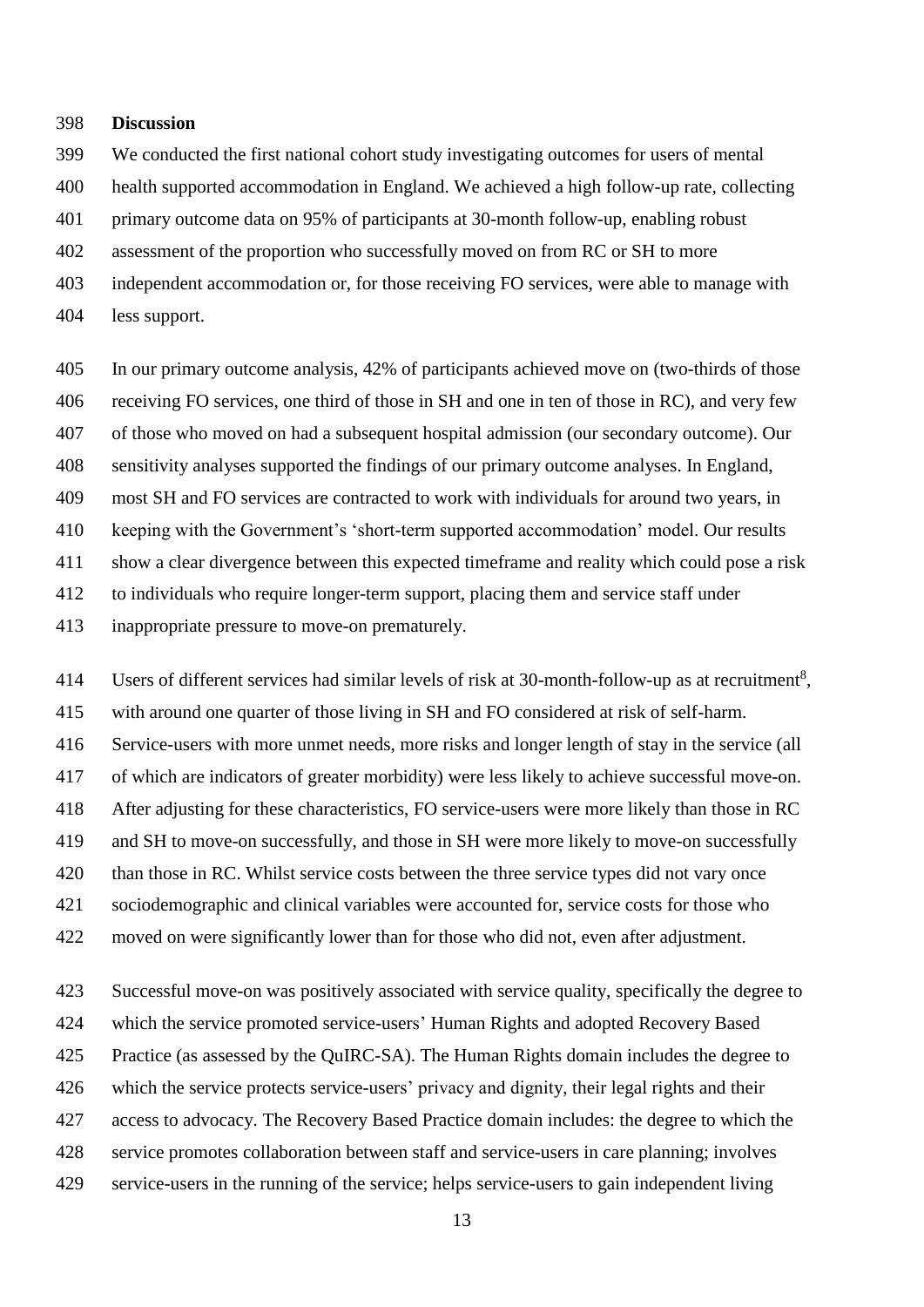skills; holds a culture that embodies hope for service-users to progress, including a maximum expected length of stay. The association between successful move-on and Recovery Based Practice concurs with a previous national cohort study in England that investigated service characteristics associated with successful community discharge from inpatient mental health 434 rehabilitation services<sup>21</sup>. This therefore suggest that gaining skills in Recovery Based Practice is key for staff that work with this service-user group. The association between the promotion of Human Rights and our primary outcome highlights the importance of access to advocacy services and legal representation to assist progression through the supported accommodation system.

 The negative association between the QuIRC-SA 'Social Interface' score and successful move-on may seem paradoxical, but this domain includes the degree to which family members are involved in service-users' care and to which the service engages service-users with local community resources. It is possible that services that facilitate greater family engagement may experience greater resistance from family members for service-users to 444 move on to more independent accommodation, an issue identified in previous studies<sup>22</sup>. Additionally, services that facilitate service-users' engagement with local community resources may find them more reluctant to move to alternative accommodation in a different locality.

 Almost one third of SH user groups (and 16% of the whole sample) were considered ready to move-on by staff, suggesting that there is under provision of supported accommodation nationally.

#### *Limitations*

 Our findings must be viewed in light of a number of limitations. First, successful move-on for FO service-users was operationalised as managing with fewer hours of support per week than at recruitment; arguably, this is a lower threshold for 'success' than that applied to users of residential care and supported housing services and thus the proportion of successful move- on we found for FO service-users may have been over estimated. Nevertheless, our sensitivity analysis that reclassified FO service-users as having a successful outcome only if the number of hours of support they were receiving had reduced by at least half, found similar results. Second, although we designed out study to ensure that primary and secondary outcomes could be collected from case notes (a strength of our design), this may have led to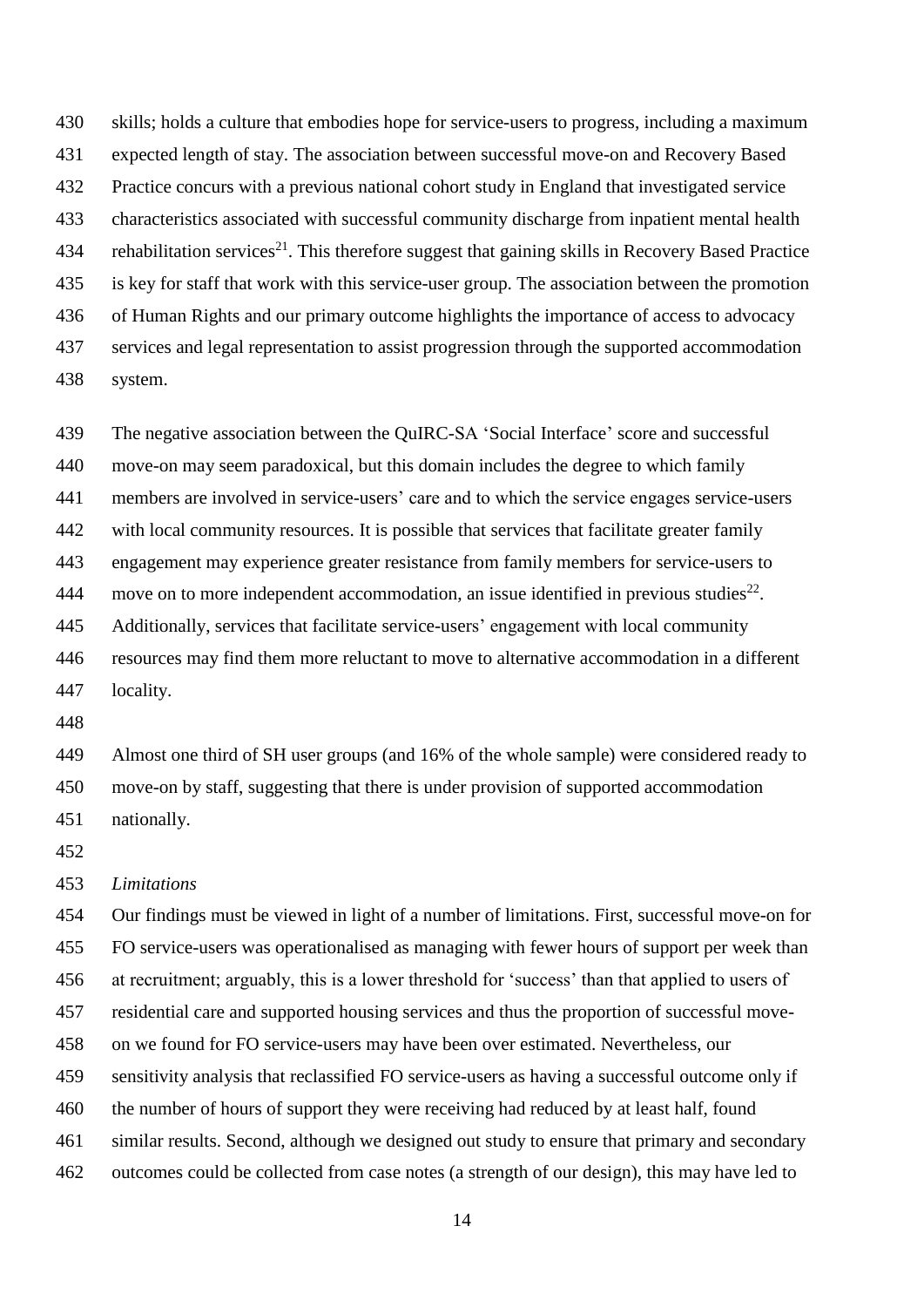further over estimation of successful move-on, particularly for those in FO. Specifically, since outcome data for service-users who had been discharged from the supported accommodation service had to be collected from clinical case notes (as they no longer had a key staff member to report on their outcomes), it is possible that some of this group may have returned to some form of supported accommodation without being taken on again by clinical services and thus this would not be reported in their case notes. Third, for service-users whose follow-up data could only be collected from case-notes, other data, such as contacts with family (used in our costs of care analysis) could not be collected. Fourth, service use data provided by staff (also used in our health economic analysis) may have been prone to recall error. However, the period of interest was three months, short enough to mitigate against this possibility, and any recall bias would apply equally to all three service types.

## **Conclusion**

 Mental health supported accommodation services are crucial to the 'whole system pathway' 477 that enables recovery for individuals with complex mental health needs<sup>23</sup> and achieving successful move-on is one of their main aims. We found that most people do not move on from SH and FO services within the expected two-year timeframe, suggesting a need for greater flexibility. However, investment in staff training to enhance delivery of the aspects of service quality that facilitate successful move-on (recovery based practice and the promotion of human rights) may increase the clinical and cost-effectiveness of these services.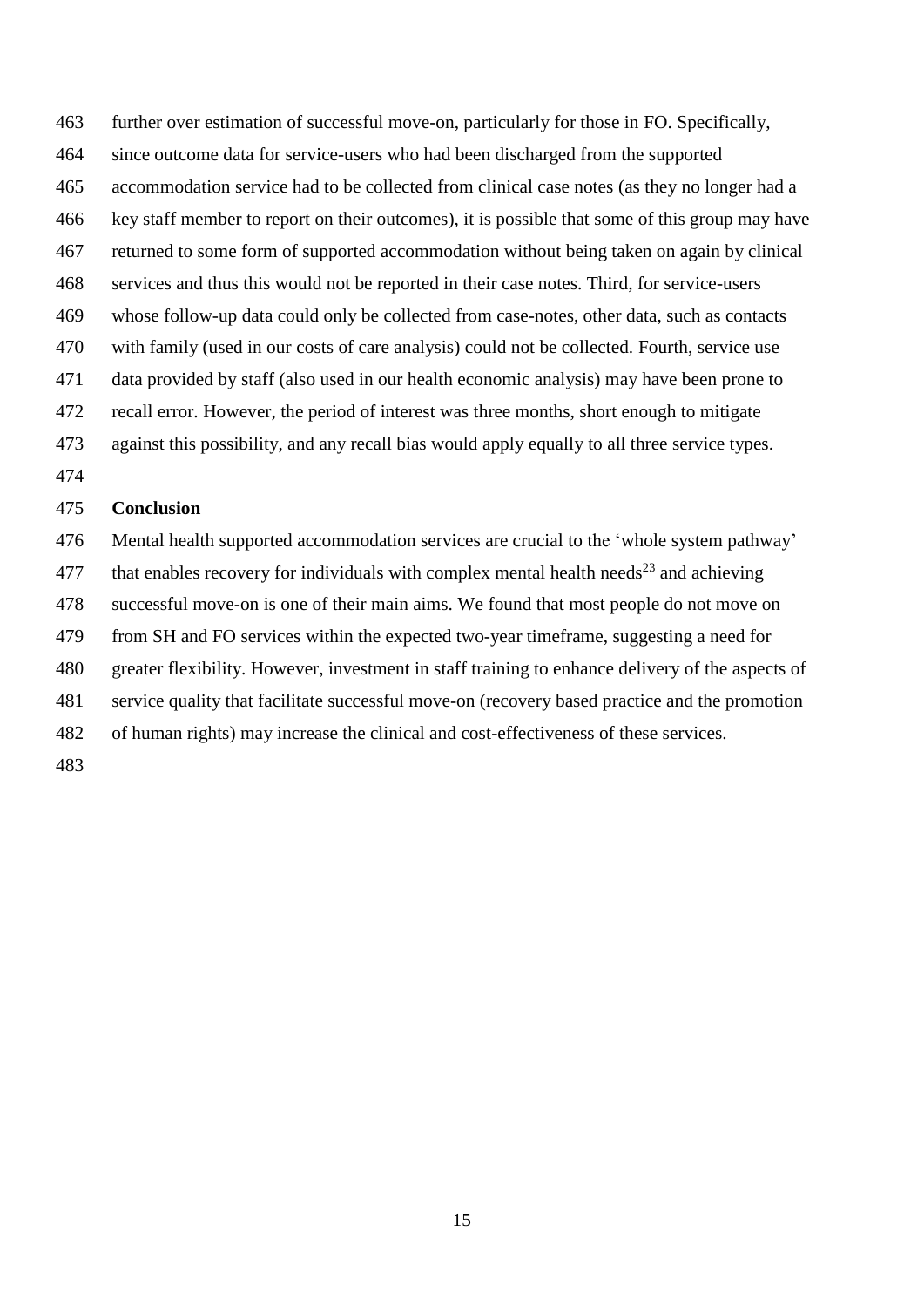|                                       | <b>Residential</b> | <b>Supported</b> | <b>Floating</b> | <b>Total</b> |
|---------------------------------------|--------------------|------------------|-----------------|--------------|
|                                       | Care               | <b>Housing</b>   | Outreach        |              |
|                                       | $N=146$ (%)        | $n=244$ (%)      | $n=196$ (%)     | $N=586$ (%)  |
| Number of psychiatric                 | $n=144$            | $n=243$          | $n=196$         | $n = 583$    |
| admissions                            |                    |                  |                 |              |
| $\overline{0}$                        | 117(81.3)          | 183 (75.3)       | 173 (88.3)      | 473(81.1)    |
| $\overline{1}$                        | 16(11.1)           | 31(12.8)         | 11(5.6)         | 58 (9.9)     |
| >1                                    | 11(7.6)            | 29(11.9)         | 12(6.1)         | 52(8.9)      |
| Number of involuntary                 |                    |                  |                 |              |
| psychiatric admissions                |                    |                  |                 |              |
| $\boldsymbol{0}$                      | 125(86.8)          | 201 (82.7)       | 182 (92.9)      | 508 (87.1)   |
| $\mathbf{1}$                          | 11(7.6)            | 27(11.1)         | 8(4.1)          | 46(7.9)      |
| >1                                    | 8(5.6)             | 15(6.2)          | 6(3.1)          | 29(5.0)      |
| Any episodes of being in              | $n=143$            | $n=243$          | $n=196$         | $n = 582$    |
| prison?                               |                    |                  |                 |              |
|                                       | 5(3.5)             | 9(3.7)           | 2(1.0)          | 16(2.7)      |
| Any incidents of                      | $n=143$            | $n=243$          | $n=196$         | $n = 582$    |
| violence?                             |                    |                  |                 |              |
|                                       | 20(14.0)           | 28(11.5)         | 8(4.1)          | 56(9.6)      |
| Any episodes of self-<br>harm?        | $n=143$            | $n = 243$        | $n=196$         | $n = 582$    |
|                                       | 6(4.2)             | 42(17.3)         | 29(14.8)        | 77(13.3)     |
| Any incidents of fire-                | $n=142$            | $n = 242$        | $n=196$         | $n = 580$    |
| setting?                              |                    |                  |                 |              |
|                                       | 1(0.7)             | 4(1.7)           | 1(0.5)          | 6(1.0)       |
| Any incidents of sexual<br>offending? | $n=141$            | $n = 243$        | $n=195$         | $n=579$      |
|                                       | 4(2.8)             | 4(1.6)           | 0(0.0)          | 8(1.4)       |
| For participants who                  | $n=94$             | $n=95$           | $n=72$          | $n=261$      |
| have not moved on, are                |                    |                  |                 |              |
| they considered ready to              |                    |                  |                 |              |
| do so?                                |                    |                  |                 |              |
|                                       | 8(8.5)             | 29(30.5)         | 5(6.9)          | 42(16.1)     |

484 **Table 1. Service-user admissions and risk incidents at follow-up by service type**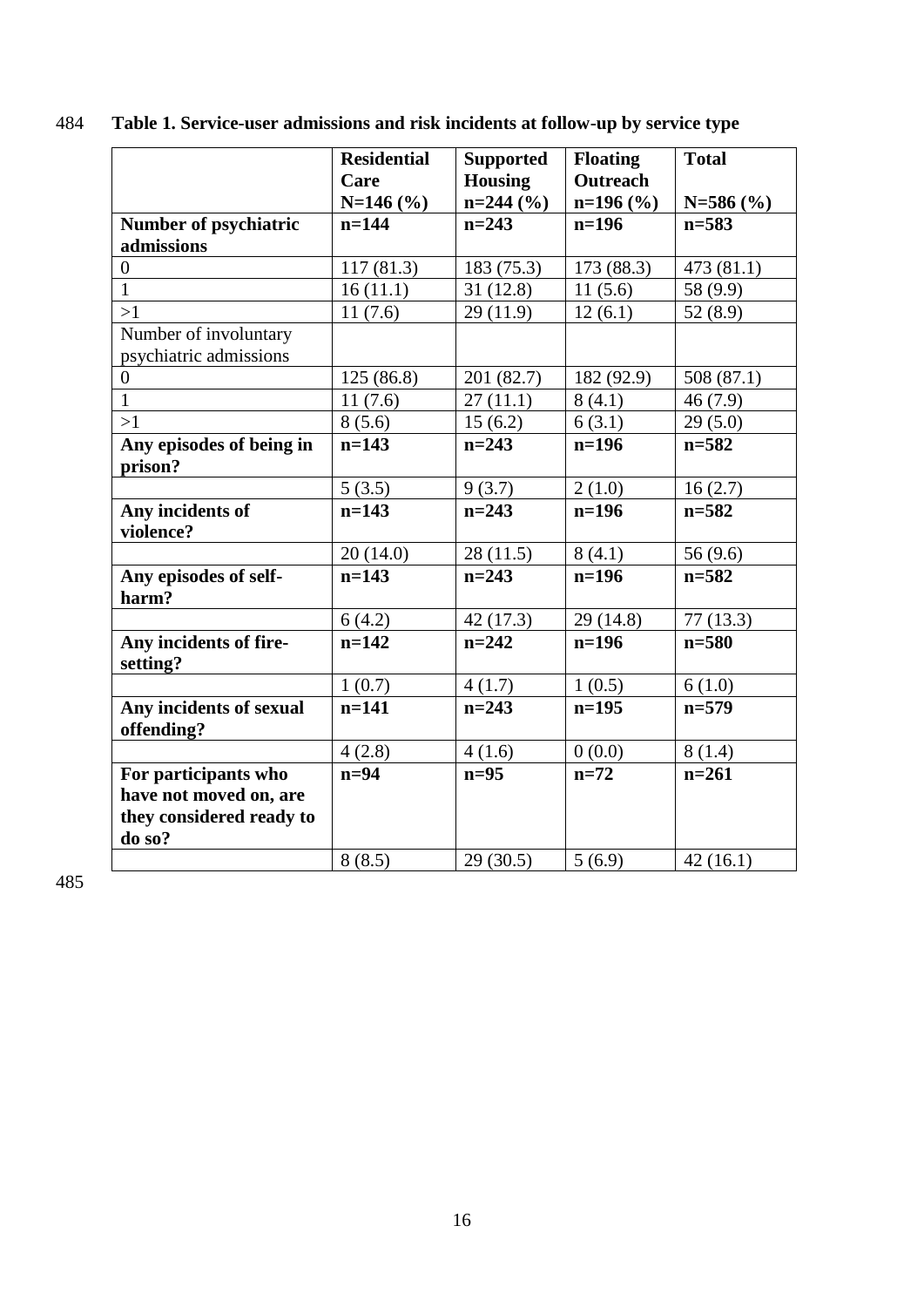# 486 **Table 2. Results of the univariable and multivariable analyses of the primary outcome -**

| 487 | move-on without subsequent placement breakdown |
|-----|------------------------------------------------|
|-----|------------------------------------------------|

|                                                  | Odds<br><b>Ratio</b> | 95% CI         | <b>P-value</b> |
|--------------------------------------------------|----------------------|----------------|----------------|
| <b>Primary Analysis - unadjusted</b>             |                      |                |                |
| Supported Housing vs Residential Care            | 5.64                 | (2.30, 13.84)  | < 0.001        |
| Floating Outreach vs Residential Care            | 28.81                | (11.53, 72.02) | < 0.001        |
| Floating Outreach vs Supported Housing           | 5.11                 | (2.47, 10.57)  | < 0.001        |
| <b>Primary Analysis - adjusted*</b>              |                      |                |                |
| Supported Housing vs Residential Care            | 2.90                 | (1.05, 8.04)   | 0.04           |
| Floating Outreach vs Residential Care            | 7.96                 | (2.92, 21.69)  | < 0.001        |
| Floating Outreach vs Supported Housing           | 2.74                 | (1.01, 7.41)   | < 0.001        |
| <b>Association of service-user variables and</b> |                      |                |                |
| primary outcome                                  |                      |                |                |
| Age (years)                                      | 0.99                 | (0.97, 1.01)   | 0.373          |
| Psychosis                                        | 0.63                 | (0.36, 1.09)   | 0.101          |
| Length of stay with service (months)             | 0.99                 | (0.98, 0.99)   | < 0.001        |
| Social function (LSP total)                      | 1.01                 | (0.99, 1.03)   | 0.498          |
| Unmet needs (CANSAS total unmet)                 | 0.81                 | (0.70, 0.94)   | 0.006          |
| Challenging behaviours (SPRS total)              | 0.98                 | (0.84, 1.13)   | 0.739          |
| Drug use (CADS problematic use)                  | 0.83                 | (0.39, 1.79)   | 0.642          |
| Self-neglect $\&$ /or vulnerable to exploitation | 0.58                 | (0.35, 0.98)   | 0.040          |
| <b>Association of service variables and</b>      |                      |                |                |
| primary outcome                                  |                      |                |                |
| QuIRC-SA Social Interface domain score           | 0.95                 | (0.91, 0.98)   | 0.001          |
| QuIRC-SA Human Rights domain score               | 1.09                 | (1.02, 1.16)   | 0.007          |
| QuIRC-SA Recovery-Based Practice domain          | 1.04                 | (1.00, 1.08)   | 0.054          |
| score                                            |                      |                |                |

488 All models fitted using xtmelogit with a random intercept for service and fixed effect for area 489 and service type

490 \*adjusted for QuIRC-SA domains (Social Interface, Human Rights, Recovery-Based

491 Practice), participant age, whether the participant had psychosis, length of stay with service in

492 months, LSP total at baseline, CANSAS unmet needs at baseline, SPRS total at baseline, drug

493 use assessed by CADs at baseline, self-neglect and/or vulnerability to exploitation.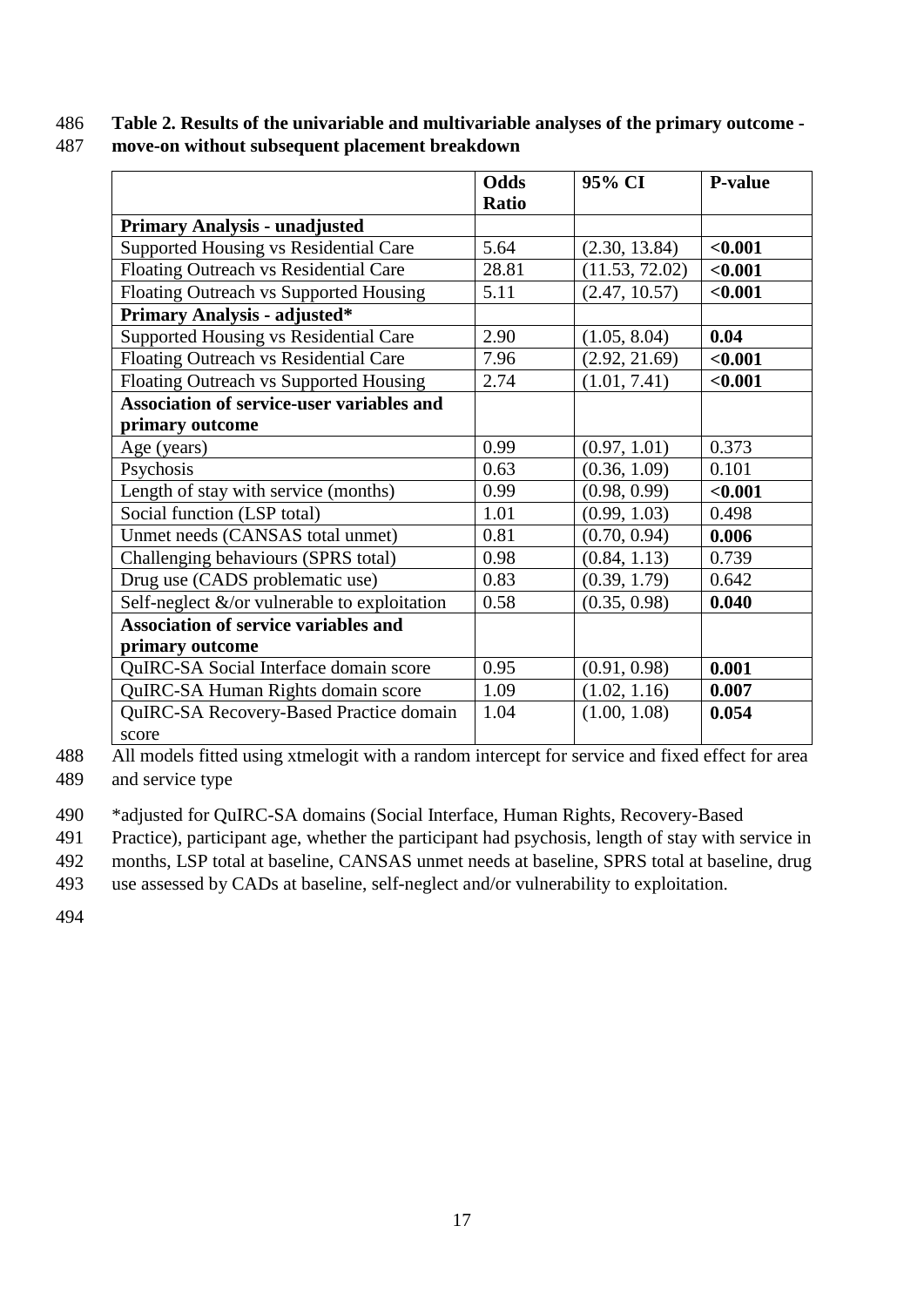|  | Table 3. Service use and costs at 30-month follow-up. |  |
|--|-------------------------------------------------------|--|
|--|-------------------------------------------------------|--|

| <b>Service</b>                   | <b>Residential care (n=141)</b> |              |             | Supported housing $(n=242)$ |              |                   | Floating outreach (n=193) |              |             |
|----------------------------------|---------------------------------|--------------|-------------|-----------------------------|--------------|-------------------|---------------------------|--------------|-------------|
|                                  | N(%)<br>Mean (SD)<br>Mean (SD)  |              | N(%)        | Mean (SD)<br>Mean (SD)      |              | N(%)<br>Mean (SD) |                           | Mean (SD)    |             |
|                                  | using                           | contacts by  | $cost$ (£s) | using                       | contacts by  | $cost$ (£s)       | using                     | contacts by  | $cost$ (£s) |
|                                  | services                        | users        |             | services                    | users        |                   | services                  | users        |             |
| External staff                   |                                 |              |             |                             |              |                   |                           |              |             |
| Care coordinator                 | 65(46)                          | 3.2(3.4)     | 55 (106)    | 144(60)                     | 4.0(3.6)     | 91 (131)          | 48(25)                    | 4.2(4.7)     | 40(113)     |
| Psychiatrist                     | 55 (39)                         | 1.2(0.4)     | 49 (67)     | 101(42)                     | 1.2(0.5)     | 55 (76)           | 42(22)                    | 1.3(0.7)     | 30(67)      |
| Other doctor                     | 92(65)                          | 3.1(2.6)     | 91 (131)    | 124(51)                     | 2.7(2.9)     | 59 (105)          | 84 (44)                   | 3.0(3.1)     | 57 (108)    |
| Psychologist                     | 7(5)                            | 2.3(1.9)     | 16(87)      | 8(3)                        | 1.8(0.5)     | 6(37)             | 6(3)                      | 3.3(2.2)     | 14 (93)     |
| <b>CMHN</b>                      | 23(16)                          | 2.7(1.9)     | 16(46)      | 43(18)                      | 5.1(4.6)     | 32 (99)           | 21(11)                    | 3.9(2.5)     | 15(53)      |
| <b>OT</b>                        | 5(4)                            | 3.0(1.9)     | 2(14)       | 14(6)                       | 2.3(2.9)     | 3(19)             | 17(9)                     | 1.5(0.6)     | 3(10)       |
| Social worker                    | 14(10)                          | 1.9(1.4)     | 7(27)       | 18(7)                       | 2.4(1.8)     | 7(31)             | 10(5)                     | 3.9(7.1)     | 8(70)       |
| Counsellor                       | 2(1)                            | 7.0(4.2)     | 2(21)       | 3(1)                        | 6.7(4.7)     | 2(20)             | 5(3)                      | 8.8(6.9)     | 3(21)       |
| Art therapist                    | 7(5)                            | 6.7(5.5)     | 20(148)     | 5(2)                        | 11.0(8.6)    | 10(84)            | 5(3)                      | 6.6(4.5)     | 8(51)       |
| Contact with supported           |                                 |              |             |                             |              |                   |                           |              |             |
| accommodation staff              |                                 |              |             |                             |              |                   |                           |              |             |
| Planned face-to-face session     | 98 (70)                         | 12.2(11.4)   | 240 (417)   | 144(60)                     | 16.6(16.1)   | 344 (683)         | 81 (42)                   | 22.8(34.6)   | 445 (1470)  |
| Group session                    | 93 (66)                         | 9.5(11.4)    | 63 (91)     | 96(40)                      | 11.4(11.4)   | 62 (172)          | 15(8)                     | 4.6(6.8)     | 4(24)       |
| Personal care                    | 41(29)                          | 70.1 (49.8)  | 849 (3356)  | 5(2)                        | 97.4 (51.6)  | 46 (395)          | 0(0)                      |              | 0(0)        |
| <b>Total non-inpatient costs</b> |                                 |              | 1434        |                             |              | 718               |                           |              | 640         |
|                                  |                                 |              | (3501)      |                             |              | (906)             |                           |              | (1584)      |
| Inpatient care                   |                                 |              |             |                             |              |                   |                           |              |             |
| Psychiatric inpatient            | 27(18)                          | 176.3(211.1) | 11,376      | 60(25)                      | 126.0(149.1) | 10,816            | 23(12)                    | 122.3(175.5) | 5011        |
|                                  |                                 |              | (39, 336)   |                             |              | (31,900)          |                           |              | (24,763)    |
| Physical inpatient               | 20(14)                          | 8.4(7.3)     | 671         | 41(17)                      | 13.8(27.0)   | 1352              | 23(12)                    | 10.7(23.2)   | 729         |
|                                  |                                 |              | (2286)      |                             |              | (7068)            |                           |              | (4963)      |
| <b>Total inpatient costs</b>     |                                 |              | 12,046      |                             |              | 12,169            |                           |              | 5739        |
|                                  |                                 |              | (39, 356)   |                             |              | (32, 281)         |                           |              | (25, 144)   |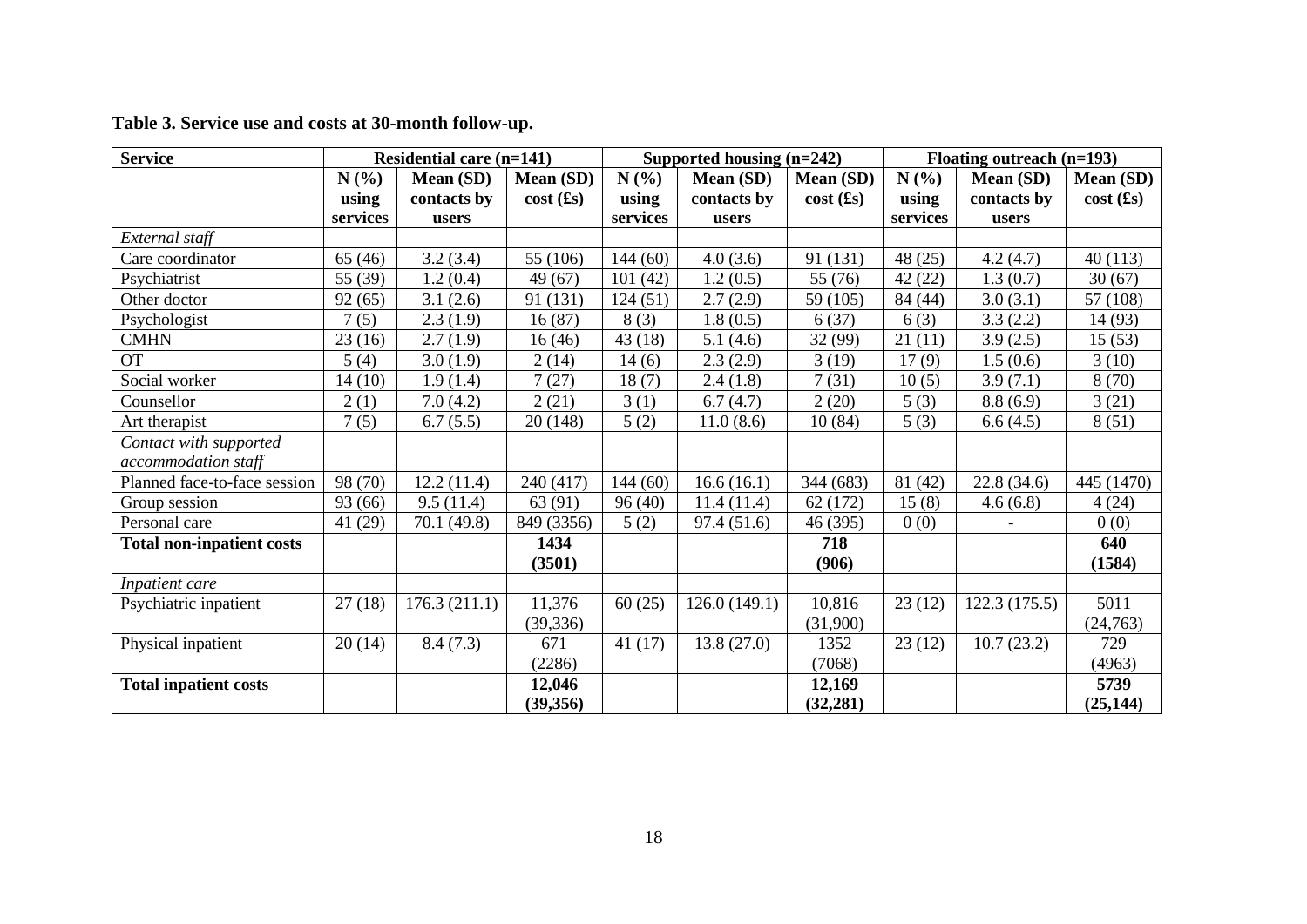|                |                  | <b>Residential</b><br>care |            | <b>Supported</b><br>housing | <b>Floating</b><br>outreach |                |  |
|----------------|------------------|----------------------------|------------|-----------------------------|-----------------------------|----------------|--|
|                | Yes              | No                         | <b>Yes</b> | N <sub>0</sub>              | Yes                         | N <sub>0</sub> |  |
| Non-           | 398              | 1552                       | 590        | 801                         | 240                         | 1517           |  |
| inpatient care | (317)            | (3676)                     | (713)      | (1005)                      | (687)                       | (2432)         |  |
| Inpatient      |                  | 13,426                     | 4754       | 16,978                      | 1537                        | 14,407         |  |
| care           | $\left(0\right)$ | (41, 339)                  | (12, 955)  | (39, 433)                   | (7747)                      | (41, 458)      |  |

**Table 4. Mean (SD) costs by achievement of primary outcome**

Note: costs in 2013/14 £s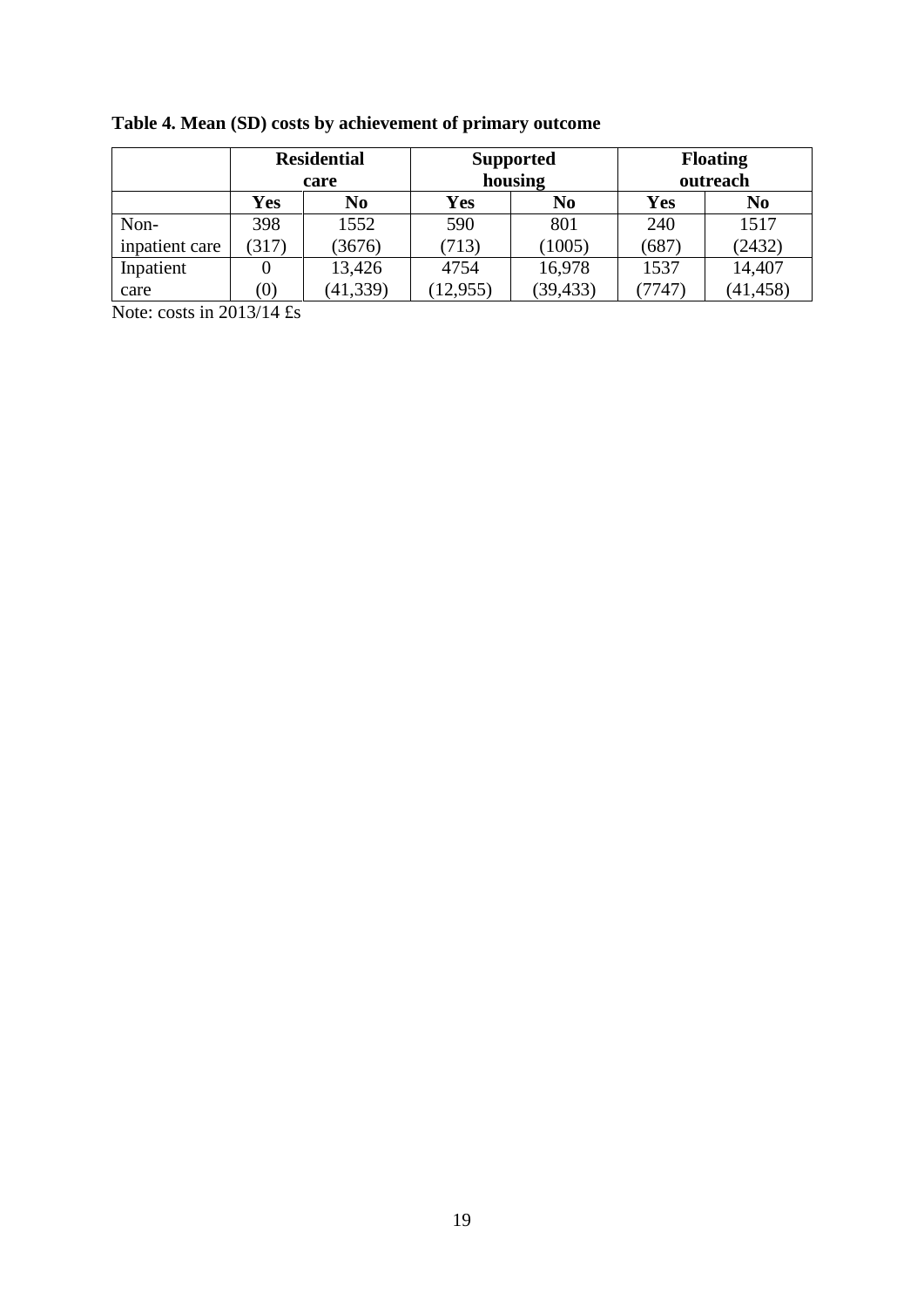## **References**

- 1. National Statistics. Community Care Statistics. Supported Residents (Adults), England. London; 2006.
- 2. Department of Community and Local Government. Research into the effectiveness of floating support services for the Supporting People programme. Final Report. London; 2006.
- 3. Mcpherson P, Krotofil J, Killaspy H. Mental health supported accommodation services: a systematic review of mental health and psychosocial outcomes. BMC Psychiatry. 2018;18(128).
- 4. Krotofil J, Mcpherson P, Killaspy H. Service user experiences of specialist mental health supported accommodation: A systematic review of qualitative studies and narrative synthesis. Heal Soc Care Community. 2018;26:787–800.
- 5. Chilvers R, Macdonald GM, Hayes A. Supportive housing for people with severe mental disorders. Cochrane Database Syst Rev 2006; 4: CD000453.
- 6. Stergiopoulos V, Gozdzik A, Misir V, Skosireva A, Connelly J, Sarang A, et al. Effectiveness of ousing first with intensive case management in an ethnically diverse sample of homeless adults with mental illness: a randomized controlled trial. PLoS One. 2015;10:e0130281.
- 7. Killaspy H, White S, Dowling S, Krotofil J, McPherson P, Sandhu S, et al. Adaptation of the Quality Indicator for Rehabilitative Care (QuIRC) for use in mental health supported accommodation services (QuIRC-SA). *BMC Psychiatry,* 2016;16:101.
- 8. Killaspy H, Priebe S, Bremner S, McCrone P, Dowling S, Harrison I, et al. Quality of life, autonomy, satisfaction, and costs associated with mental health supported accommodation services in England: a national survey. *The Lancet Psychiatry*, 2016; 3:1129-37.
- 9. Sandhu S, Priebe S, Leavey G, Krotofil J, Harrison I, McPherson P. et al. Intentions and Experiences of Effective Practice in Mental Health Specific Supported Accommodation Services: A Qualitative Interview Study. *BMC Health Services Research*, 2017; 17: 471.
- 10. Priebe S, Saidi M, Kennedy J, Glover G. How to select representative geographical areas in mental health service research. *Social Psychiatry and Psychiatric Epidemiology,* 2008; 43:1004-7.
- 11. Leff J, Szmidla A. Evaluation of a special rehabilitation programme for patients who are difficult to place. *Social Psychiatry and Psychiatric Epidemiology*, 2002;37:532-6.
- 12. Slade M, Phelan M, Thornicroft G, Parkman S. The Camberwell Assessment of Need (CAN): comparison of assessments by staff and patients of the needs of the severely mentally ill. *Social Psychiatry and Psychiatric Epidemiology*, 1996;31:109-13.
- 13. Drake, R.E., Mueser, K.T., and McHugo GJ. Clinician rating scales: Alcohol Use Scale (AUS), Drug Use Scale, (DUS) and Substance Abuse Treatment Scale (SATS). In: Sederer, L.I. & Dickey B, editor. Outcomes Assess. Clin. Pract. Baltimore: Williams & Wilkins; 1996.
- 14. Parker G, Rosen A, Emdur N, Hadzi-Pavlov D. The Life Skills Profile: psychometric properties of a measure assessing function and disability in schizophrenia. *Acta Psychiatrica Scandinavica,* 1991;83:145–52.
- 15. Priebe S, Huxley P, Knight S, Evans S. Application and Results of the Manchester Short Assessment of Quality of Life (Mansa). *International Journal of Social Psychiatry*, 1999;45:7-12.